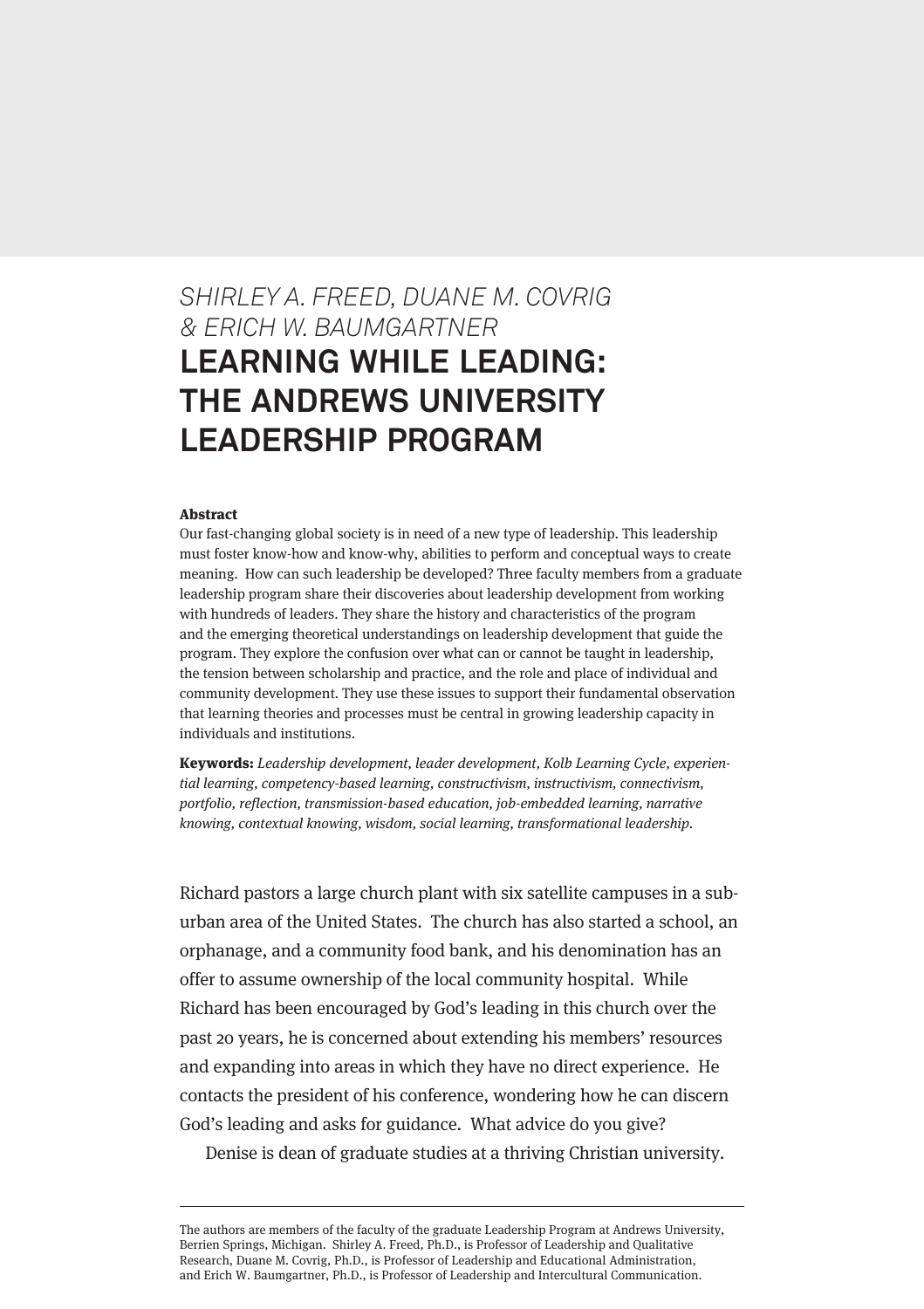She sees possibilities for expanding the programs her institution offers on a much wider scale by collaborating with other universities—but this requires confronting stagnant thinking by those who fear change. The issues come up in a meeting with the university president. How do you help your institution fulfill its potential for growth and excellence?

In today's organizations there is an enormous weight of responsibility and expectations that inevitably falls on leaders. What is the right thing to say and do? How do you know when you're making a good decision? While decisions have always been difficult and leadership has always been hard, our rapidly changing modern world has complicated matters further. We face financial meltdowns, moral failures, technological opportunities, pluralism and postmodernism. Whether you call these times of great change (Drucker, 1995), a world of permanent white water (Vaill, 1996), highly turbulent environments (Dent, n.d.), a time of fundamental change in society and culture (Wolterstorff, 1997), a culture of fragmentation (Walsh, 1997), or a time when the seas are rough (Hewson, 2009), the reality is that this kind of rapid and often violent change creates ambiguity and confusion. In such dynamic contexts leaders have to expect to encounter issues very different from anything they have seen before with no clearly defined path to take.

Could there be a connection between the context of change we live in and the increase in leadership development programs? Rather suddenly—in the last fifteen years—there has been a proliferation of these programs (Day, 2001, p. 162). Some are short-term in nature, while others are more extensive. Some are offered by colleges and universities, while others are run by military groups, housed in training departments of large organizations, available through professional associations, or promoted by enterprising for-profit groups. Each of these programs hopes to increase the participants' ability to lead, manage and guide their organizations, communities, churches or schools.

Most programs tend to be a potpourri of activities—activities not necessarily grounded in theory or practice (Ardichvili & Manderscheid, 2008). Sadly, few are built on clearly articulated or researched principles or beliefs. Those few that do have a systematic organization to them often are built on specific business models or certain leadership theories, but fewer are framed around fundamental worldviews. This paper reviews the Leadership Program at Andrews University in Michigan to discuss basic observations about learning leadership. First, a brief history and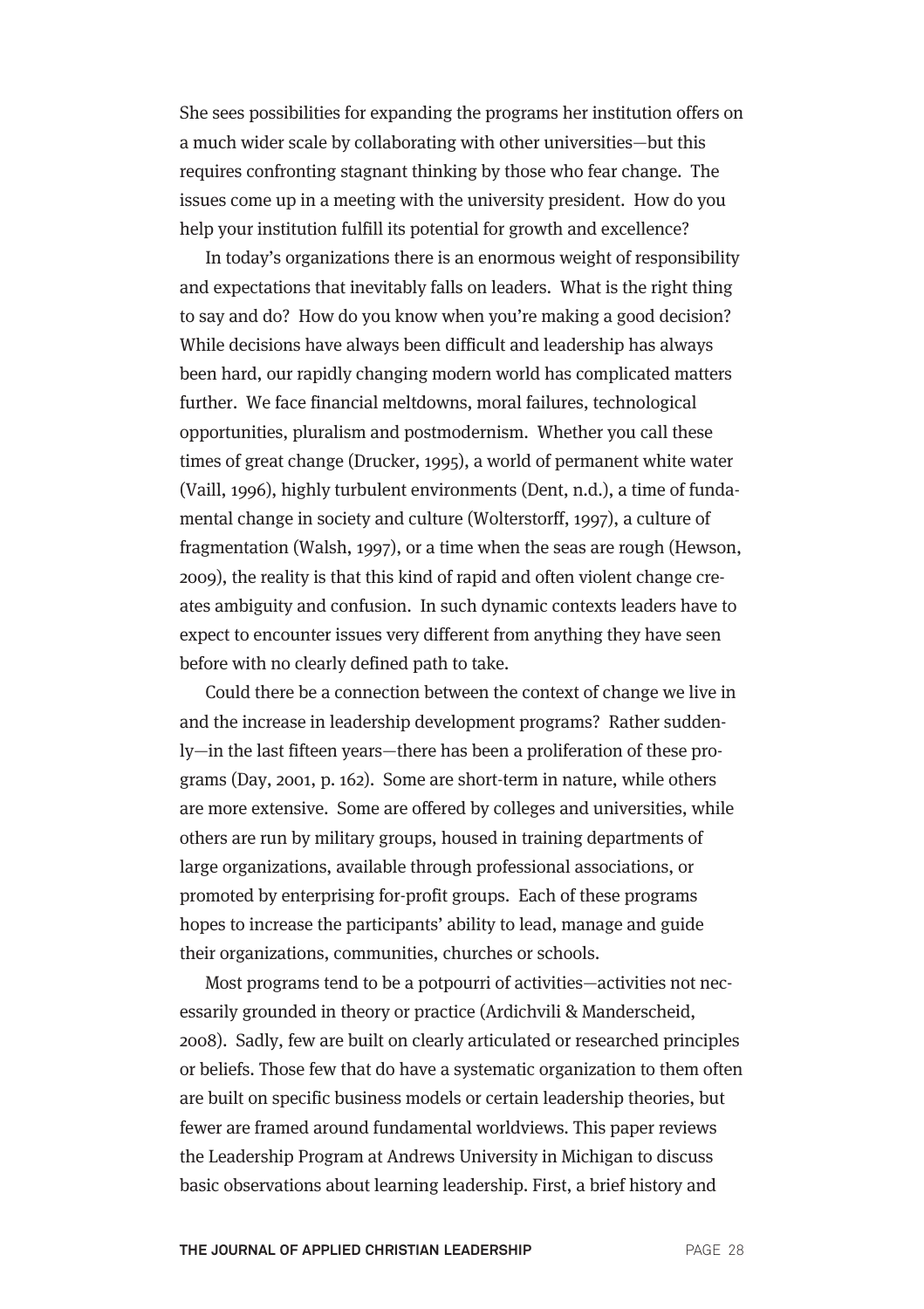explanation of the program is given. Second, to help explain our innovative approach to leadership and learning, we explore what actually can be taught and learned in leadership development and how this influences our view of leadership. Because learning is so central to leadership and leadership development, we use a significant section of this paper reviewing the learning theories that have been most helpful to us in our shared experiences of learning with leaders. Next, we look at the goal of leadership, which is also the goal of leadership development—wisdom or the ability to bring meaning from and within change and ambiguities.

We suggest that contextual learning is central in leadership development and wisdom is the best way to capture both the outcome and the process of leadership and leadership development. Threaded throughout the article are descriptions of how the program has changed and is changing as we continue to learn and grow. We have also included strands representing the core spiritual dynamics grounding our work in Biblical principles and giving us strength and a sense of direction as we continue to grow and innovate in this program. We conclude where all leadership concludes—by sharing not only our main discoveries but also the continuing ambiguities and tensions that pester us with questions that keep us growing.

#### **The Andrews University Experience**

The Leadership Program was created in 1994 by a group of faculty members in the Andrews University School of Education. Because of fiscal constraints, they had been given the challenge of figuring out how to reduce the total number of faculty members in the school. When the group met, instead of letting faculty members go, it was decided to propose the creation of a new program that would attract a whole new audience—fully-employed leaders in churches, schools, hospitals and businesses who typically would not be able to leave their jobs and homes for traditional campus-based graduate work. To underline their seriousness, several faculty members volunteered to spearhead the program without additional pay on top of their teaching load. When the program started only a few months later in the fall of 1994 with a cohort of some 20 participants, a journey in leadership development began that has not only shaped the leaders who joined the program but also the faculty who chose to venture into a new learning space.

Several features immediately set the Leadership Program apart from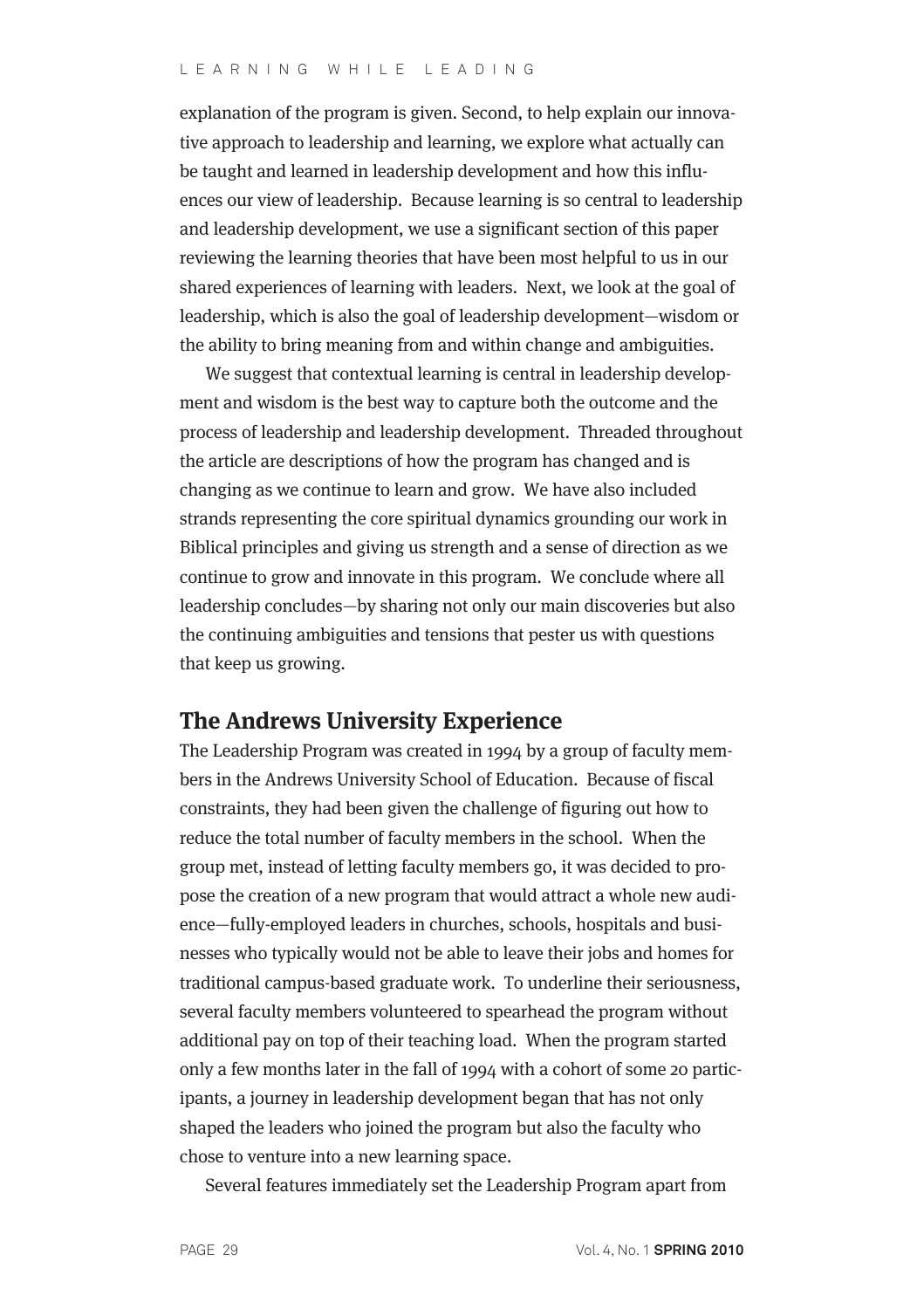traditional graduate programs and created a sustained interest in the program: the job-embedded nature of the program that allows participants to utilize their professional experiences in the academic setting; the opportunity for individual development of "competency" in a variety of leadership areas, rather than a focus on a pre-determined set of class requirements; the development of an individualized plan of study; the portfolio assessment of competency; the use of study groups; and the Roundtable, an annual face-to-face conference. Currently, over 100 doctoral-level and about 50 master's-level participants have graduated from cohorts in Central and Western Europe, South America, and the United States.

From its beginning, service has been central to the philosophy and mission of the Leadership Program. The tagline "Leadership—A Platform for Service" emphasizes this focus. While servant leadership has been popularized in the secular world by Greenleaf (2002) and Spears, Lawence, & Blanchard (2001), the idea of being a servant is central to the life and teachings of Jesus and thus an ideal model for a Christian leadership development program. When Jesus said, "Whoever desires to become great among you; let them be your servant . . . just as the Son of Man did not come to be served, but to serve" (Matt. 20:26-28; see also Matt. 24:45, Matt. 25:21, Luke 17:10, Gal. 5:13, Eph. 6:7), he firmly anchored serving in the nature of leadership. Serving is not just an interesting idea, but an expression of who God is. The disciples never forgot the image of the Lord Jesus, the ultimate servant, washing their feet in the upper room. They vividly remembered how He repeatedly chose to serve others—often putting aside His own needs in favor of His followers. For this reason the Leadership Program builds on the idea that "true education . . . prepares the student for the joy of service in this world and for the higher joy of wider service in the world to come" (White, 1903, p. 13).

In the Andrews Leadership Program, the primary opportunity for participants to serve one another is through participation in study groups, also called regional groups or Leadership and Learning Groups. Often in these groups participants review competencies and sign-off portfolio items for one another. They also share personal joys and heartaches with each other. They serve each other in many ways and help one another to make progress—and in serving each other, they increase their capacity to serve in their varied roles in the everyday world.

Fifteen years of learning with leaders who are experienced and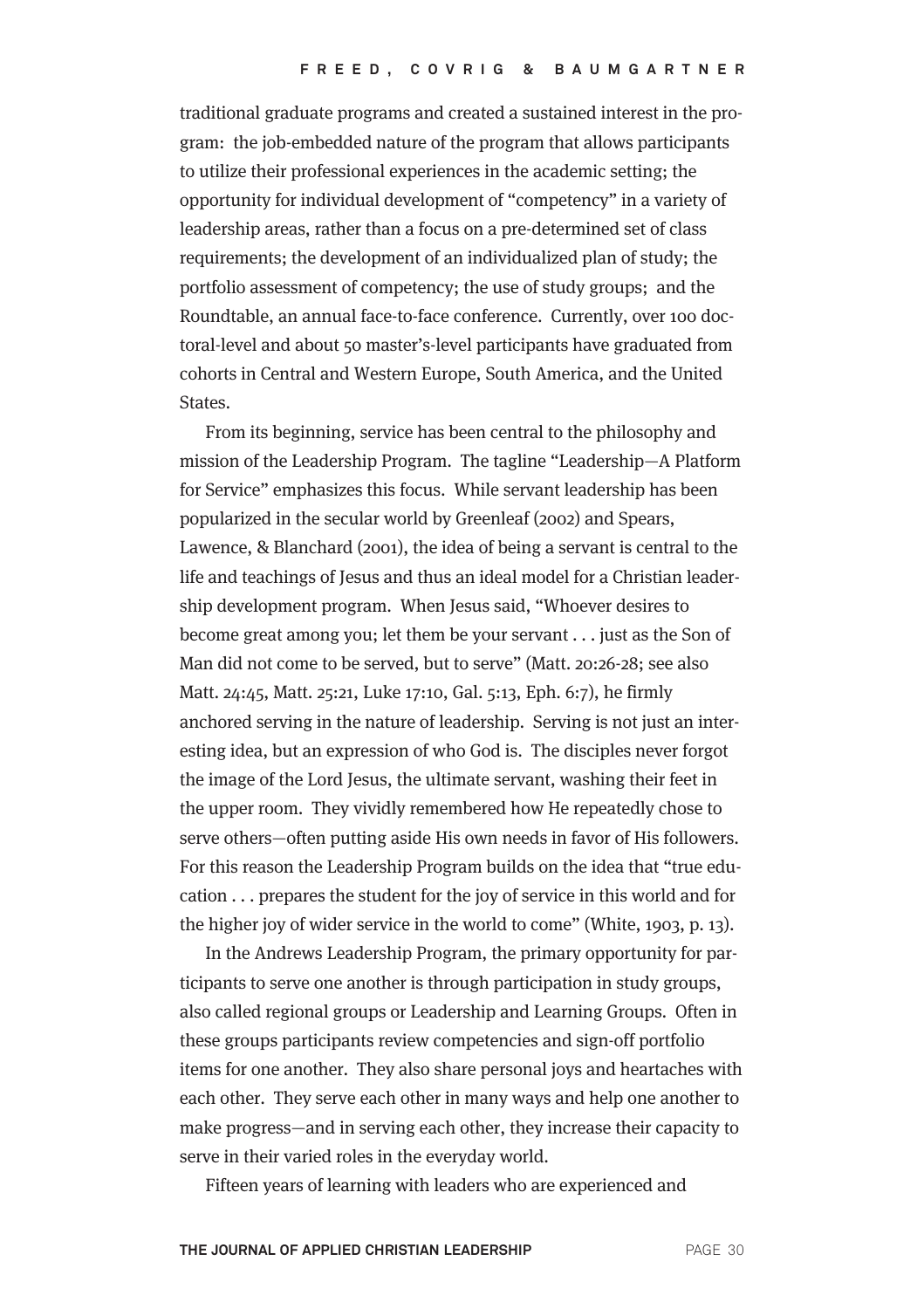employed in various environments has given us a strong belief that learning is central to leadership and therefore to leadership development (Vaill, 1996). Two dissertations focused specifically on the Leadership Program (Alaby, 2002; Rausch, 2007) and helped us understand from a theoretical as well as an experiential perspective how our participants were learning in the program. Other dissertations and research projects have given the faculty, in particular, opportunities to learn new strategies and theories, and to participate in dialogue with the academic community about how leadership development works.

To help explain our innovative approach to leadership and learning, we first explore what actually can be taught and learned in leadership development and how this influences our view of leadership. Out of this process, we show the centrality of learning in leadership and in leadership development. For that reason, we use a significant section of this paper reviewing the learning theories that have been most helpful to us in our shared experiences of learning to lead. Next, we look at the goal of leadership as also being the goal of leadership development—something which we consider to be wisdom or the ability to bring meaning from and within change and ambiguities. We suggest that contextual learning is central in leadership development and wisdom is the best way to capture both the outcome and the process of leadership and leadership development. Threaded throughout the article are descriptions of how the program has changed and is changing as we continue to learn and grow. We have also included strands representing the core spiritual dynamics grounding our work in Biblical principles and giving us strength and a sense of direction as we continue to grow and innovate in this program. We conclude where all leadership concludes—by sharing not only our main discoveries but also the continuing ambiguities and tensions that pester us with questions that keep us growing.

## **What Can Be Taught and Learned?**

In order to think about what can be taught and learned in leadership development programs, it may be helpful to define what leadership development is and how it functions in the Andrews Leadership Program. Several authors have pointed out the difference between leader development and leadership development (Day, 2001; Iles & Preece, 2006; Jones, 2006; McCauley & Van Velsor, 2004). Generally, they concur that leader development focuses on the individual, whereas leadership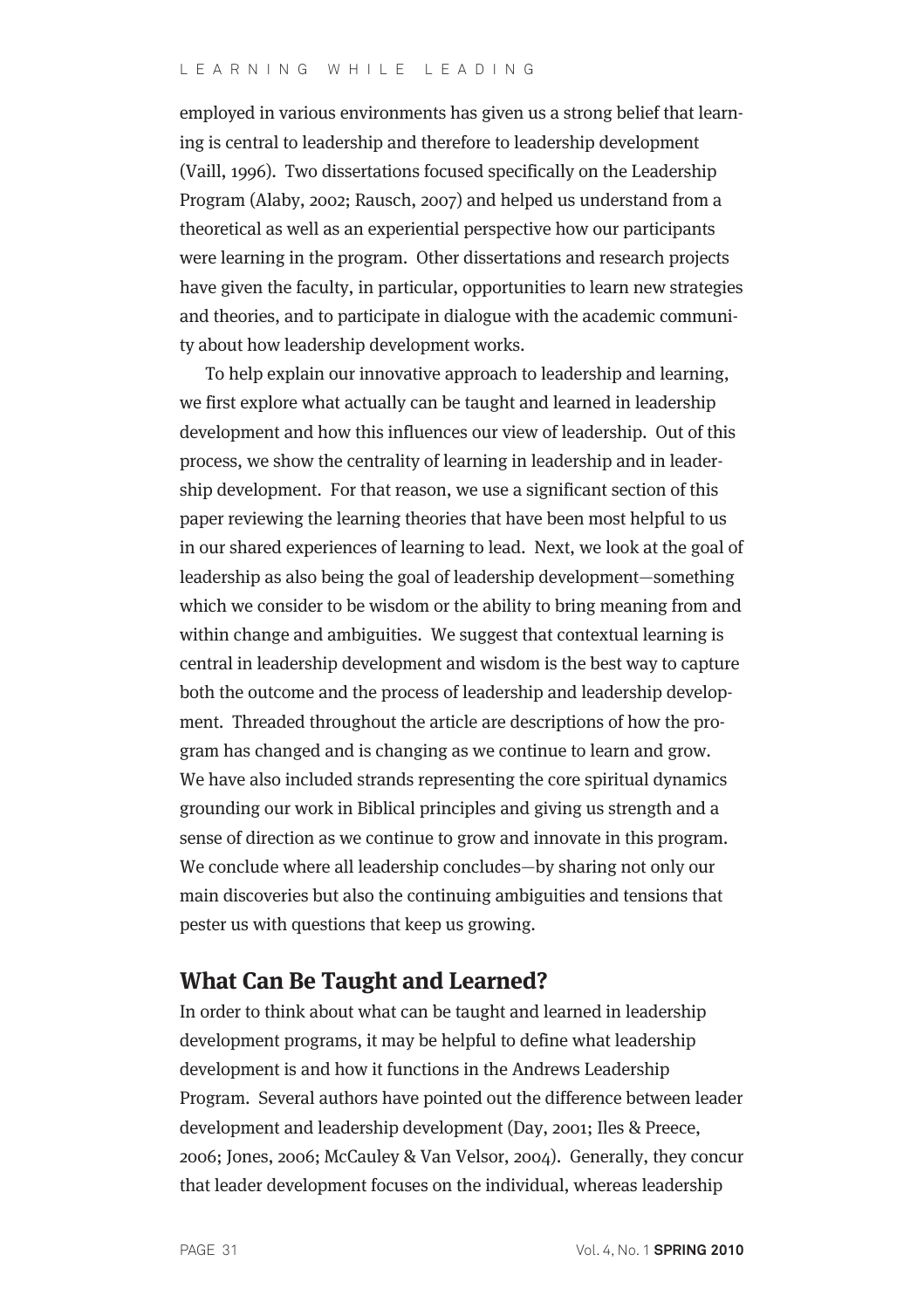development involves a broader context of people and processes including, but not limited to, the individual leader.

There is a sense that many early leadership development programs especially in the United States—tended to focus on self-awareness and self-development—or leader development (Jones, 2006). However, the current trend is toward a broader definition that includes both individual development and relationships within organizations. In this way leadership development is seen as "helping people to understand, in an integrative way, how to build relationships to access resources, coordinate activities, develop commitments and build social networks" (Iles & Preece, 2006, p. 323). This trend is also reflected in the list of program competencies that are depicted in concentric circles indicating the expectation to develop competencies related to the self and to relationships with others as well as understanding how to function in organizations and how to do social science research (see Figure 1).



Figure 1. The Competencies of the Andrews Leadership Program Since 2006.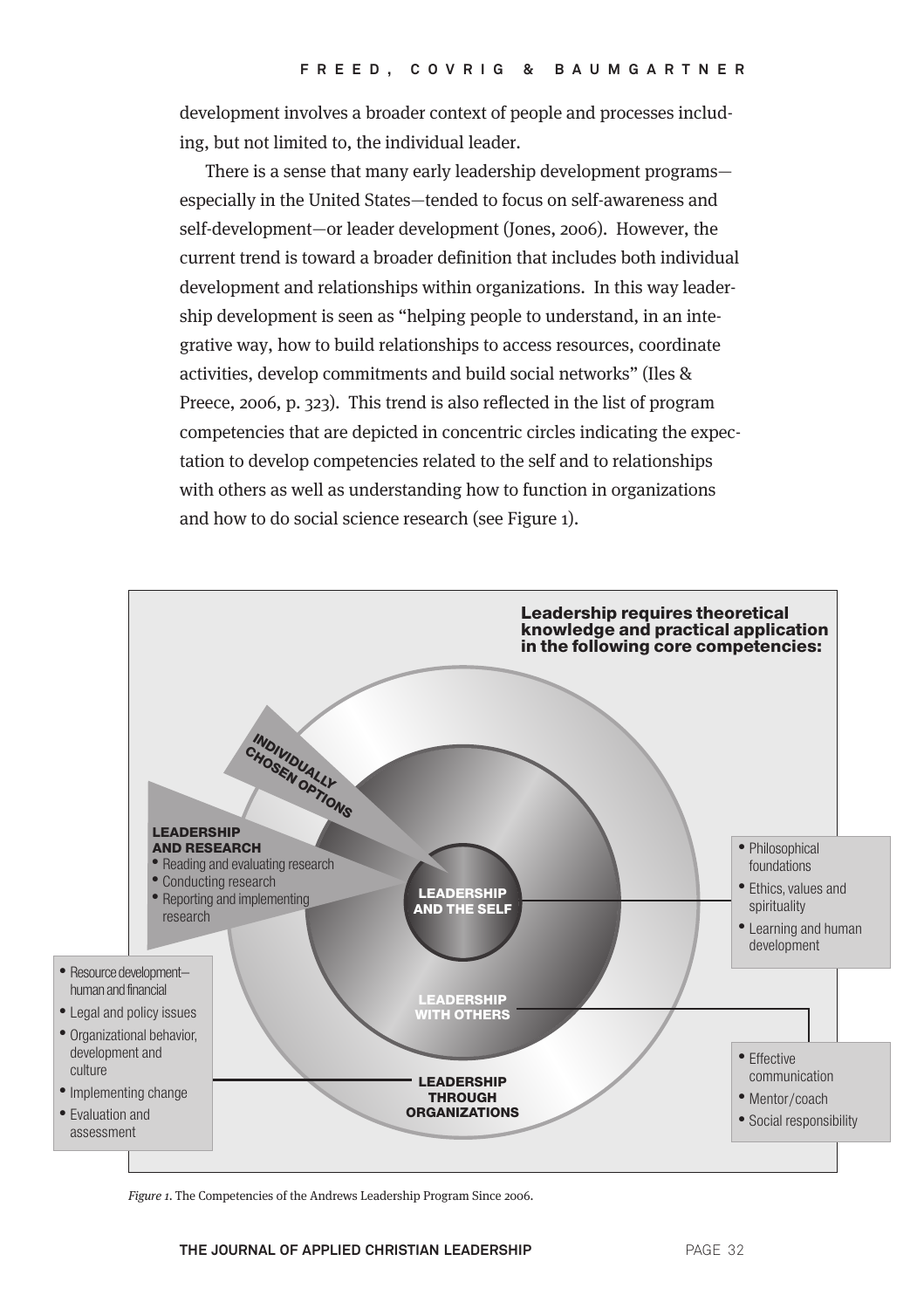### **Holistic Development**

Another characteristic of the Leadership Program at Andrews is the combining of self-development and other leadership competencies into one whole, focusing on outcomes that include mental, physical and spiritual wholeness. When Alaby (2002) interviewed participants of the program, he found that one of the outcomes of the Leadership Program was "integrated, whole people." This emphasis on the importance of developing the "whole" being, which has been part of the educational tradition of Andrews from its early days, is captured by Paul in 1 Thess. 5:23 (NASB): "Now may the God of peace Himself sanctify you entirely: and may your spirit and soul and body be preserved complete, without blame at the coming of our Lord Jesus Christ." One of those educators involved in the 19th-century Battle Creek days of Andrews University says it this way:

True education means more than the pursual of a certain course of study. It means more than a preparation for the life that now is. It has to do with the whole being, and with the whole period of existence possible to man. It is the harmonious development of the physical, the mental, and the spiritual powers. (White, 1903, p. 13)

Education and leadership development are often concerned with mental aspects, but we also emphasize the physical and spiritual components of the whole self. We strive for harmonious development but recognize that we often fall short of attaining this goal. The development of the holistic approach has changed and grown over time. For instance, the original set of competencies didn't name spiritual aspects specifically but addressed them in the "foundations" competency dealing with philosophical assumptions and worldview issues impacting leaders. When two Christian leaders, in an attempt to bring a focus on spirituality into their competencies, "rewrote" the competency list to include competencies that dealt with the spiritual aspects of Christian leadership, others soon followed. In 2006 the requirements for competencies were revised to include a competency called, "Ethics, Values and Spirituality." Current leadership literature is unapologetic about including spirituality in leadership discussions (Burke, 2006; Dent, Higgins, & Wharff, 2005; Fairholm & Fairholm, 2009; Fry, 2003); however, this is generally a spirituality without mention of God, the creator of all things. We recognize this as a gap that Christians involved in leadership development can help fill. The Leadership Program attempts to close that gap.

Another way to respond to the question "What can be taught and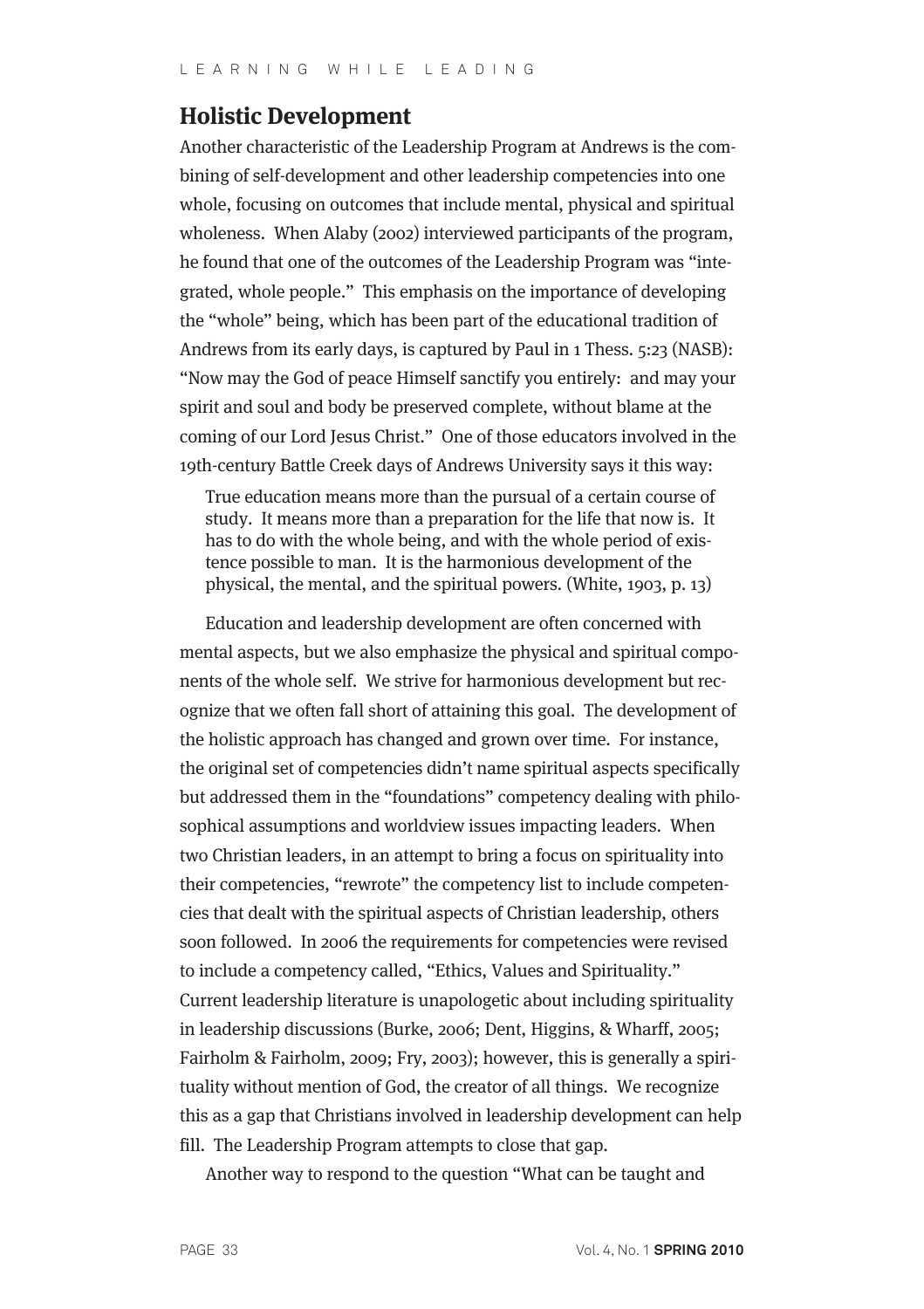learned?" is to think about skills, knowledge and attitudes. In the original set of 20 competencies developed in 1994, the Andrews Leadership Program focused on having its participants develop skills in instruction, implementing change, organizational development, effective communication, and conducting research—to name only a few. Another set of competencies focused on developing a working knowledge of learning theories, educational foundations, theories of leadership, social systems, and educational technology. Within a very short time it became clear we had created a false dichotomy. We realized that skills should have a knowledge base undergirding them and that the knowledge competencies should be demonstrated with some practical application in order to be of real value. As participants developed their competencies, they demonstrated the interplay between theory and practice. Thus, when the competencies were revised in 2006, the list was reduced to 15 and each was stated with the expectation that it would contain both theory (knowledge) and practice (skills) components.

Grint (2007) indicates that the recognition of the interplay between knowledge and skills has a long history. Aristotle uses the notions of techné, episteme and phronesis in his Nicomachean Ethics (Aristotle, trans. 1953).. We will talk about techné and episteme here, but will return to phronesis—the notion of wisdom—later on in the article. Techné refers to skills or "knowing how" to produce something. Leaders may need to know how to speak publicly or manage finances and these task-specific skills can be taught. But "the critical issue is that 'knowing how' may be enough for the current task but may not be enough for the completion of the next raft of tasks because completion may require the leader to understand why there is a problem in the first place" (Grint, 2007, p. 235). This second category of Aristotle, episteme or "knowing why," is close to our notions of scientific knowledge or academic understandings.

This connection between knowing how and knowing why was a major focus of Alaby's (2002) dissertation on the Andrews Leadership Program. In this study he describes what he calls the theory-practice paradox as representing the epistemological activity of the program participants—in other words, how participants come to "know" what they know. He finds that "the 'job-embedded' and 'competency-based' components encompass the practice pole, and the faculty support and academic credibility—based on theoretical proofs of 20 competencies encompass the theory pole" (p. 202). In other words, participants are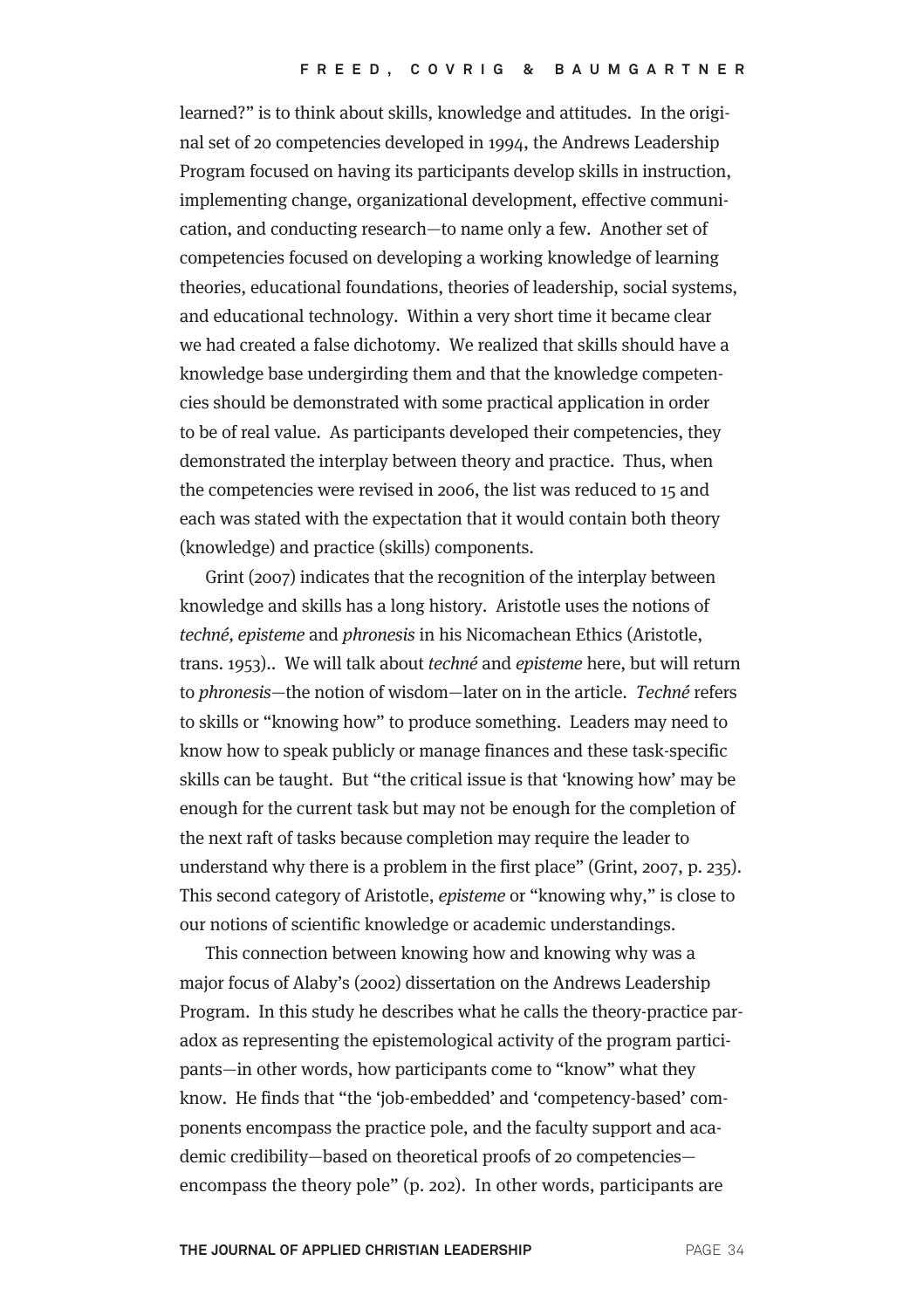led to integrate the knowing why with the knowing how. Relying on either a skills-based or a knowledge-based approach to leadership development alone is a mistake, since both are approaches that begin by somehow blaming those who are deficient—lacking in skills and knowledge (Grint, 2007).

Moreover, there is another dimension which needs to be attended when educating leaders: context. "Leadership cannot be treated as though it were a portable set of knowledge, skills and attitudes; what works in one context may be conspicuously unsuccessful in another" (Mole, 2004, p. 129). In fact, employers recognize that receiving A's throughout an academic program does not guarantee superior job performance. It is for this reason that programs have moved more and more "toward understanding and practicing leadership development more effectively in the context of the work itself" (p. 586). The Andrews Leadership Program has put in place the job-embeddedness requirement for all students—which seems to be a positive aspect of the program.

## **Narrative Modes of Learning**

Bruner (1996) identified another concept around the acquisition of knowledge and related to the question of what can be taught and learned:

There appear to be two broad ways in which human beings organize and manage their knowledge of the world, indeed structure even their immediate experience: one seems more specialized for treating of physical 'things,' the other for treating of people and their plights. These are conventionally known as logical-scientific thinking and narrative thinking. (p. 39)

Education has tended to favor the logical-scientific mode, especially in modern times. However, in the past 30 years discussions around narrative have expanded exponentially in "narrative psychology," "narrative research," "narrative theology," and "narrative criticism," creating a substantially different way of approaching knowledge. A search using the key words "narrative" and "knowing" in Sage Publications shows 506 articles in the 1980s, 1,639 in the 1990s, and 6,869 between 2000 and 2009. Gubrium & Holstein (2009) point out that in today's world "there are more stories, told in more circumstances, about an increasing number of topics" (p. 228). Leadership seems an ideal field for learning through developing narratives—this is, after all, what leaders do. They make meaning of their experiences through the stories they tell—of tri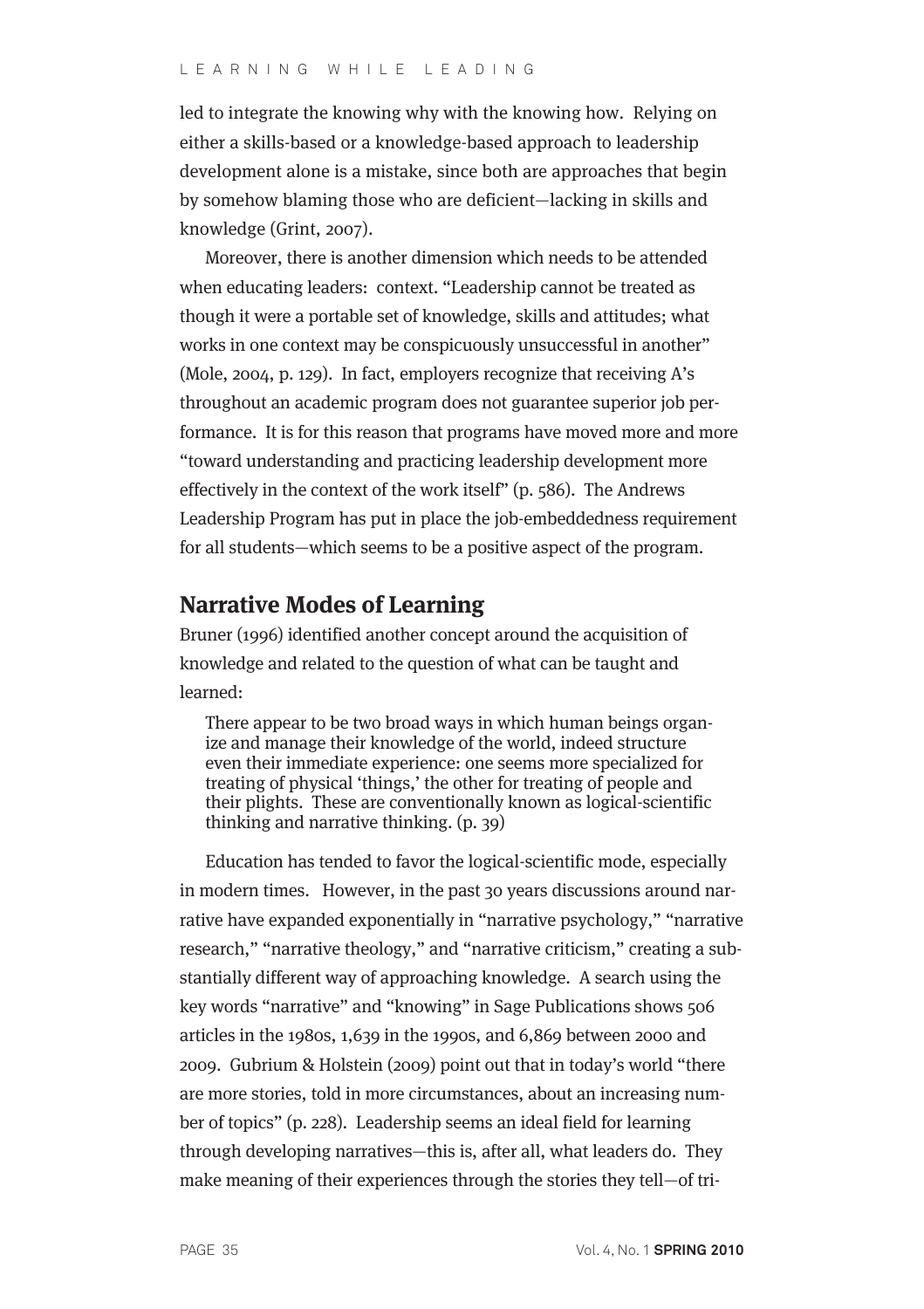umph, of failure, and of difficult journeys.

Narrative became a significant component of the Andrews Leadership Program following a 1996 research sabbatical by one faculty member to study with Jean Clandinin at the University of Alberta. The opportunity to observe the impact of an instructional strategy and research method that embraced narrative opened the door for the Leadership Program to include narratives as part of the individual development process. One of the requirements of the program is to write an "Individualized Development Plan" (IDP)—currently titled a "Leadership and Learning Plan" (LLP). In the first part of the IDP, initially called the "Vision Statement," participants develop a vision of their life and work and take stock of their life journey. Because this vision statement is one of the key tools to motivate leaders to grow and change (Goleman, Boyatzis, & McKee, 2002), it is taught during the orientation week of the program. It was during such teaching for the 1997 cohort that we began to ask participants to recall "family stories," "school stories," "leadership stories," and "change stories" as part of their vision statement development. Soon there was a strong sense that our core values are embedded in our narratives—and it is our values that drive our vision as human beings and as leaders.

That first section of the IDP is now called the "Vision Narrative" as we attempt to communicate what we hope this narrative will achieve for our participants. As we encouraged participants to read seminal books on narrative (Coles, 1989; Denning, 2005; Gabriel, 2000; Palmer, 2000; Polkinghorne, 1988; Simmons, 2006), we also learned that some individuals and some cultures are more amenable to personal story-telling than others. However, we have continued to embrace narratives in the program in spite of occasional difficulties. One faculty member observed, "I don't know why it works, but it does and we need to keep including this aspect in our program." This highlights the reality that we don't always understand why we choose the strategies we use—we are learning what works through trial and error, through feeling our way—and the process is often messy.

Almost immediately following the introduction of narrative ways of knowing in the Andrews Leadership Program, participants began using narrative inquiry (Clandinin & Connelly, 2000) in their dissertations (Aufderhar, 2010; Barzee, 2008; Dove, 2003; Greene, 1998; Horn, 2005; Reyes 2010; Rouse, 2009). It is difficult to actually track the impact these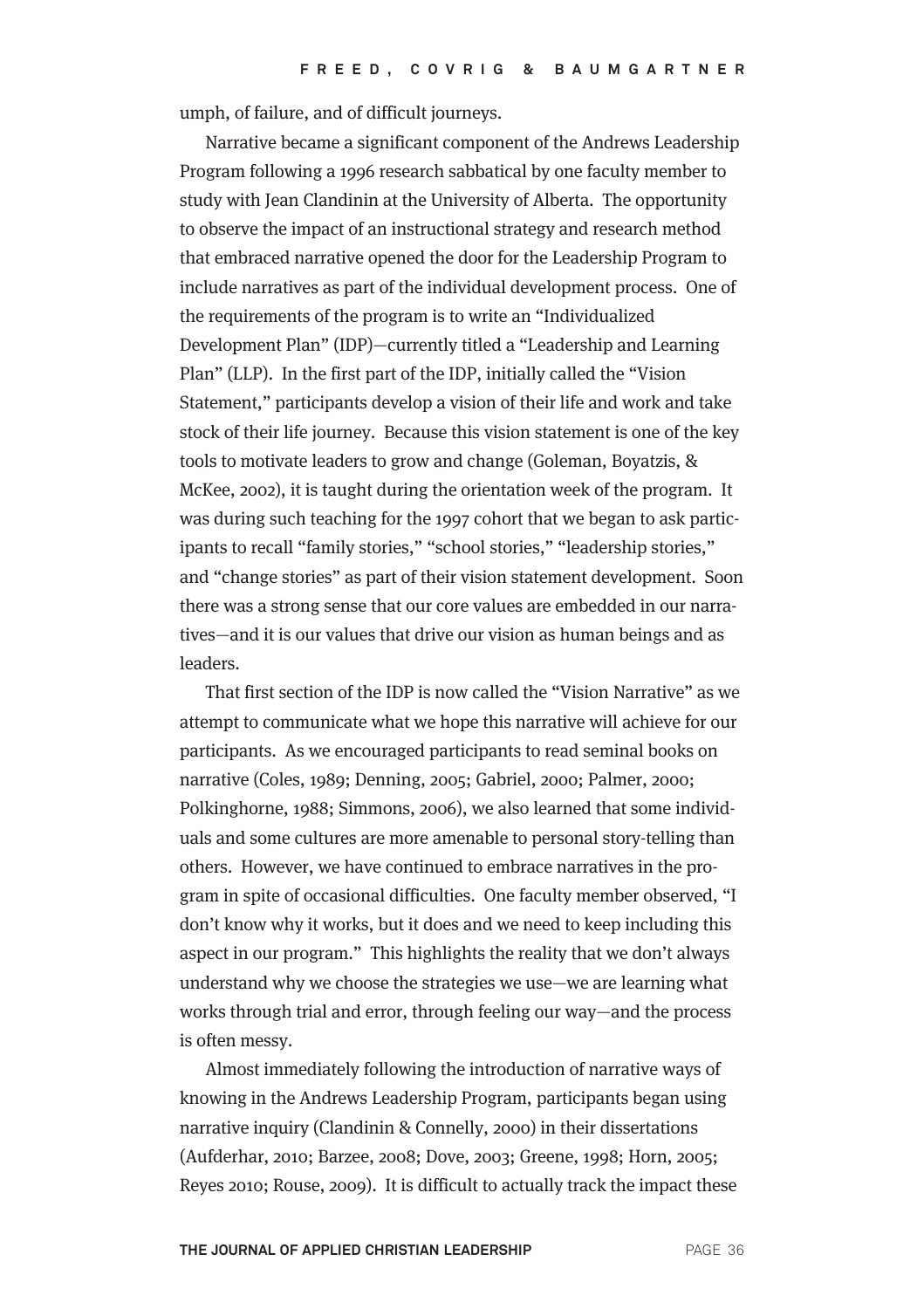dissertations had on the development of the Leadership Program as it is practiced at Andrews today. However, those involved in these dissertations assert that their understanding of narrative modes of learning and research has deepened. Horn's (2005) dissertation is noteworthy because it focused specifically on the leadership development of Christian leaders in China. He found that "suffering" played an important role in shaping the leaders in his study. Understanding this finding helped faculty members relate in more meaningful ways to participants who were experiencing suffering and sharing stories of suffering. Once suffering was named by Horn as a "leader-shaping process" (Clinton, 1988), we began to see it in our own work. This is a large part of the power of narrative—it allows us to see through the stories of others truths that are difficult to relate by any other method.

According to Bruner (1996), "it is only in the narrative mode that one can construct an identity and find a place in one's culture" (p. 42). With an increasing emphasis on "authentic leadership" (Avolio & Gardner, 2005; Gardner, Avolio, Luthans, May, & Walumbwa, 2005; Shamir & Eilam, 2005), we are beginning to understand why it is important to pay attention to identity as part of what happens when individual stories are told and why stories are important for leadership development. Leaders need to understand who they are—and they achieve this understanding in part by learning the significance of their own life stories.

### **Absolute and Contextual Knowing**

Another concept informing teaching and learning in the Leadership Program is intellectual development. On this topic, the works of Perry (1970), Baxter Magolda (1992), and Belenky, Clinchy, Goldberger, and Tarule (1996) have been particularly informative. Perry's work focused on the development of men, Belenky et al.'s work on women's development, and Baxter Magolda's research on both men and women; yet all three studies found that developmentally people tend to move from some form of "absolute knowing" to "contextual knowing." For the purpose of discussion here, we will use Baxter Magolda's (1992) categories. Students using an "absolute" way of knowing expected they would receive knowledge from their teachers and that their teachers would help them understand knowledge. They viewed knowledge as certain and absolute. As the students moved through "transitional knowing" to "independent knowing" and finally to "contextual knowing," their ideas about the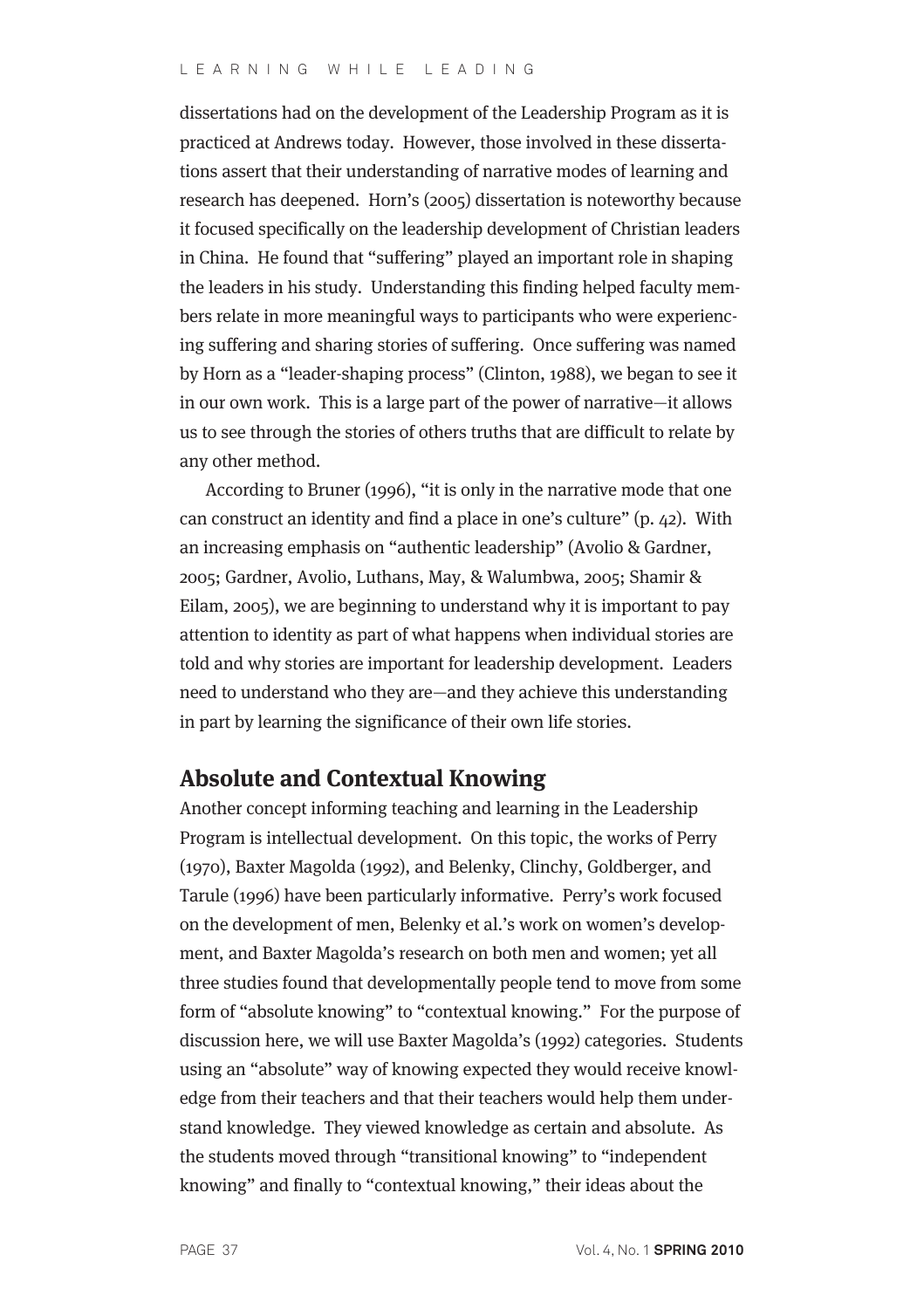roles of students and teachers changed—and so did their conceptions of the nature of knowledge itself. A contextual knower integrates and applies knowledge and expects the teacher to promote discussion about various perspectives rather than handing down absolute truth.

Antonacopoulou & Bento (2004) point to differences between instructor-centered approaches and learner-centered approaches—the former being a more traditional approach to education where the transmission of knowledge is the objective. They state that "while they [traditional approaches to teaching leadership] might be useful in transmitting knowledge about leadership, they stop short at developing leadership per se" (p. 81).

The faculty members involved in the Leadership Program at Andrews have consistently embraced a learner-centered approach to the program. We believe our work is to develop "thinkers and not mere reflectors of other men's thoughts" (White, 1903, p. 17). Participants are always arranged in groups during the week-long orientation to facilitate dialogue and interaction. When we feel compelled to provide "information" in the form of lectures, we try to encourage discussion and application of this information. The fact that we call ourselves—faculty and students alike—"participants" suggests that the faculty do not see themselves as "experts" whose task is to provide information to passive recipients. Instead, the faculty see themselves participating in the learning process along with everyone enrolled in the program.

Because the Leadership Program at Andrews is a graduate program, and requires participants to be currently employed and to have at least five years of work experience, one would assume that most participants have moved away from received forms of knowledge. However, the educational process and the various cultural backgrounds from which participants come can result in strong expectations that teachers will provide knowledge. When we don't meet this expectation, asking all participants instead to be part of developing and creating knowledge, the experience creates ambiguity for many—often at a slightly uncomfortable level. Participants looking back at their first exposure to the program sometimes affectionately refer to the orientation as "disorientation." Yet, as they move through this stage they begin to develop more complex ways of viewing their world and work that ultimately enable them to lead more effectively in the often disorienting contexts of their own organizations.

If it is true that leadership development includes a focus on self as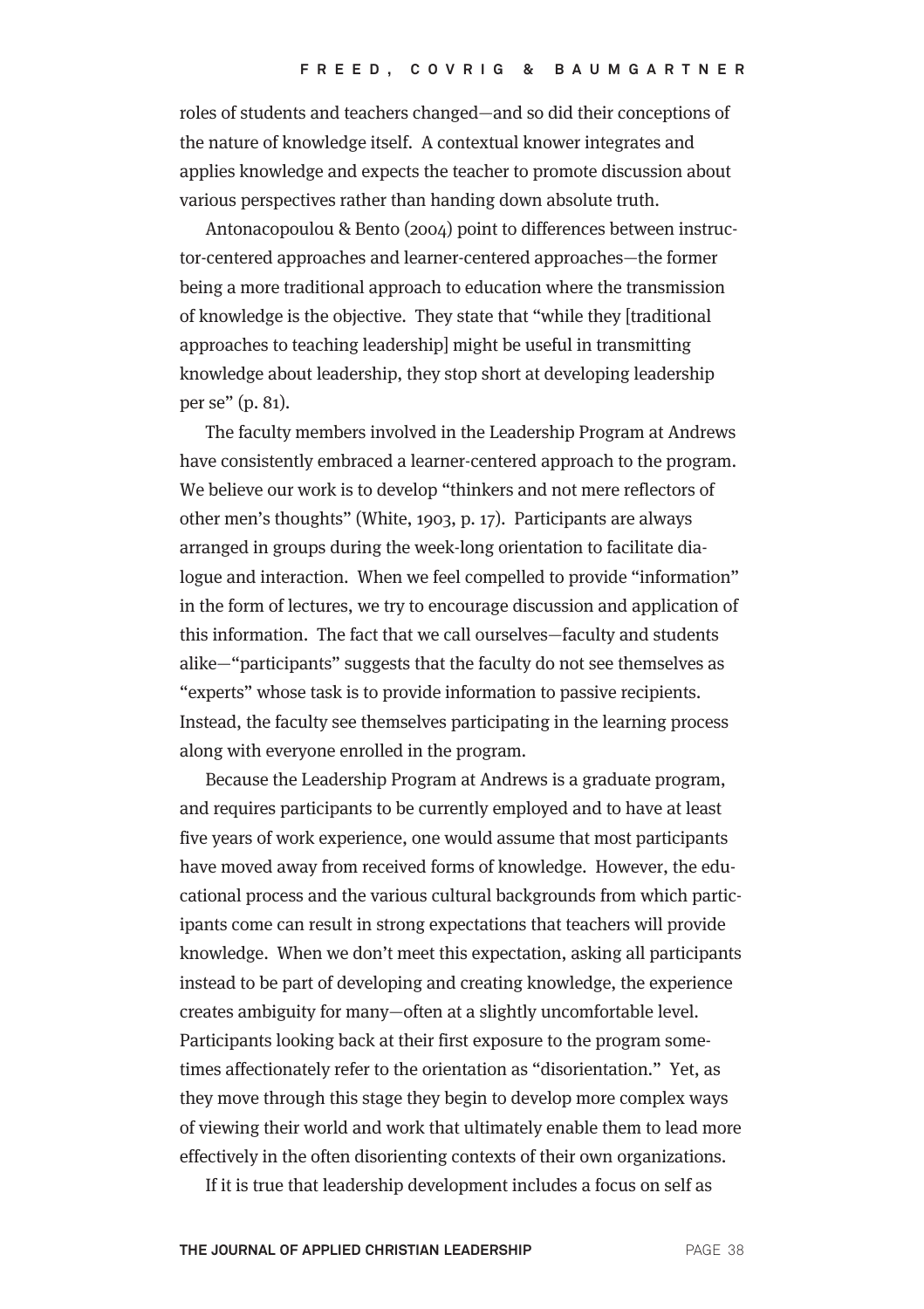well as relationships with others, a seeking of skills, knowledge and practical wisdom, and is mediated by narrative knowing and learning in context, how do leaders actually learn? We have already pointed out that the program may be hindered or helped in the real leadership development we are trying to foster, depending on the expectations and experiences our participants bring to the program. We now turn to more specific focus on learning and learning theories to help describe the approach used by the Andrews program.

### **Learning Theories**

Ideas related to learning have created some conflict in the Andrews program over the years. When the first cohort was introduced to a group of competencies that included the knowledge of "learning theories" and skills as an "effective teacher/instructor," some participants resisted this emphasis on what they considered educational jargon and an emphasis on teaching. The faculty initially responded by re-defining the instructional competencies to emphasize "mentoring" instead of teaching and instruction—a concept that is applicable in most professional situations. But as participants started to present their portfolios it became clear that leadership and learning have a very close relationship. Antonacopoulou & Bento (2004) say it this way: "Leadership is not taught and leadership is not learned. Leadership is learning. . . . In this sense, the crucial question in leadership development is not just what to learn, but how to learn how to learn" (p. 82). More recently the organizational change expert Fullan (2008) has insisted that "you can achieve consistency and innovation only through deep and consistent learning in context" (p. 86) and that there should be a "critical mass of organizational colleagues who are indeed learners" (p. 110). As organizations compete to thrive in the market place, "leaders who keep learning may be the ultimate source of sustainable competitive advantage" (Fulmer, Gibbs, & Goldsmith, 2000, p. 49).

Thus learning continued to be a core element of the Leadership Program. When the list of competencies was redeveloped in 2006, one of the competencies related to self-development was named "Learning and Human Development" and the IDP was renamed the Leadership and Learning Plan (LLP)—thus emphasizing the relationship between leadership and learning. Later, regional groups were renamed Leadership and Learning Groups (LLGs) to acknowledge that increased technology was making it possible for people to connect regardless of geographic loca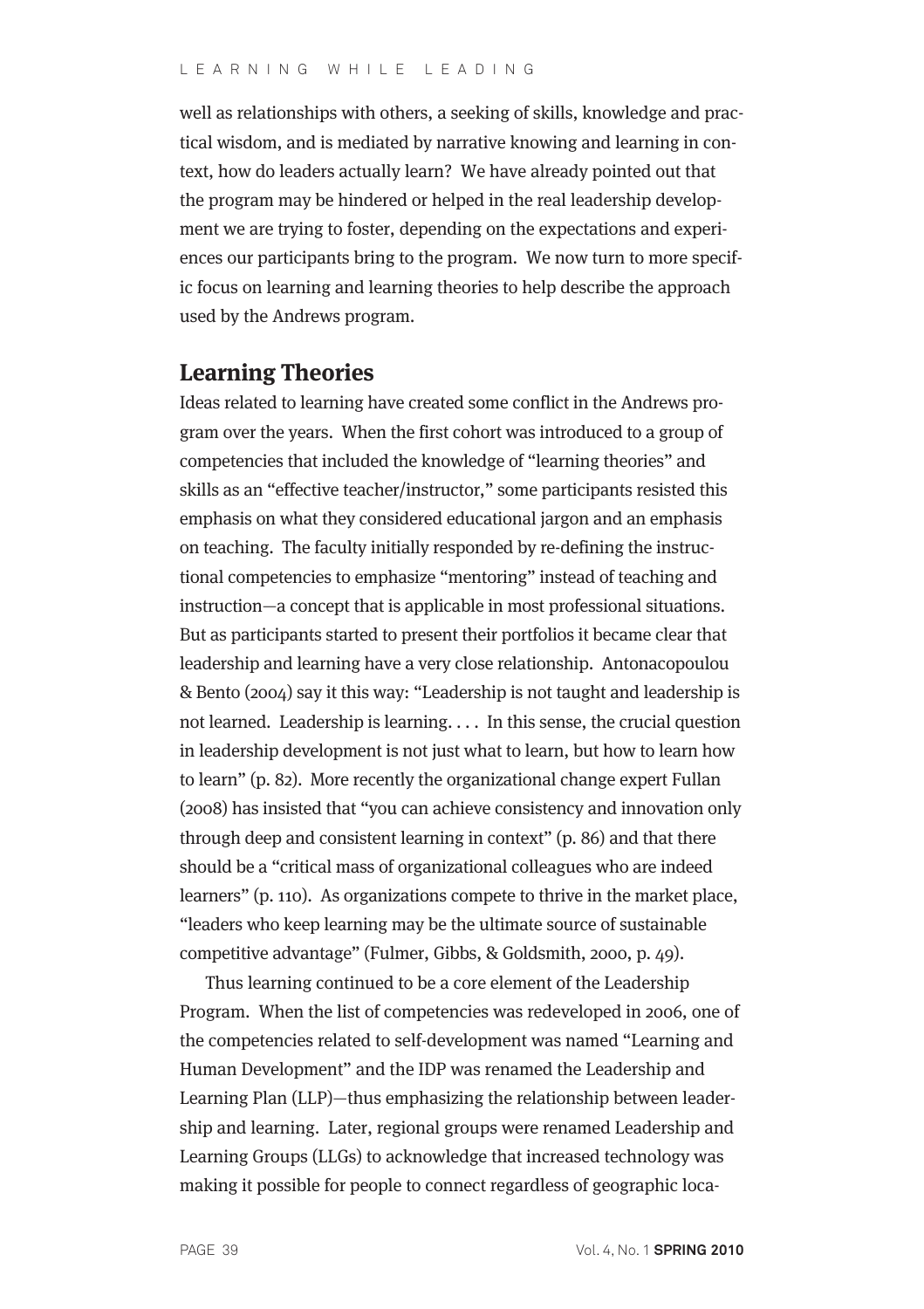tion but that learning was the key focus of the groups.

As the program expanded to international sites, the conversations around the concept of "learning" took on additional dimensions because of the way the word is perceived in some countries. Learning in some cultures is more instructor-centered. For people who have developed this conception of learning, it took a great deal of dialogue to reach a common understanding about expectations, perceptions, and goals. These conversations not only forced us to think about the meaning of the word "learning" in different cultural contexts, but also caused us to wonder whether we really wanted to emphasize the idea or use the word at all.

#### **Experiential Learning & Reflection**

In spite of these questions and uncertainties, we realize that we have made use of several theories to guide us in developing leaders from different walks of life and work. One of them has been Kolb's experiential learning theory (Kolb, 1984). Based on the Lewinian Experiential Learning Model, it portrays learning as a cycle that moves from "concrete experience" to "observations and reflections" to "formation of abstract concepts and generalizations" and finally to "testing implications of concepts in new situations" (p. 21). It is not surprising, with the emphasis on job-embedded learning, that the faculty would embrace an experiential learning theory.

This theory has also been helpful in answering how the program can be a Ph.D. program while including such a strong focus on practice and experimentation. Often the faculty use the learning cycle with a line drawn through it diagonally to emphasize practice (concrete experience and experimentation/application) and theory (reflection and abstract theorizing) and to point out that in graduate programs academics often make a distinction between "professional programs," those focused on practical matters, and "academic programs," those focused more heavily on theory or the thinking part of learning (see Figure 2). We like to emphasize that the Leadership Program is both a professional program because it is job-embedded—and an academic program—because of the expectation that practice will be linked with theory through reflection and research.

Since reflection is so central to the learning cycle, it is important to dwell for a moment on the question, What is reflection? To answer this question, we first note that in Kolb's learning cycle, reflection is located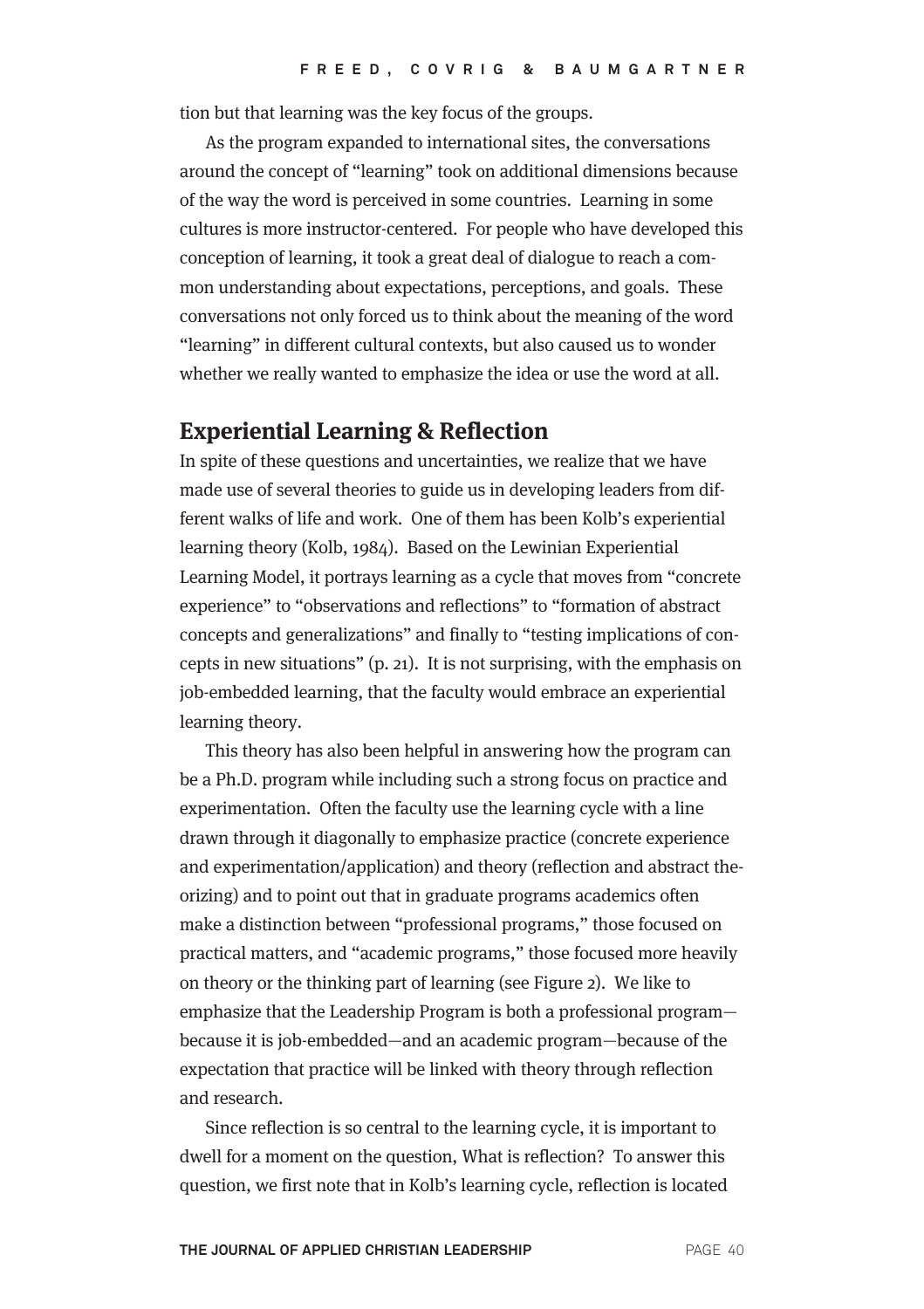

Figure 2. The Experiential Learning Cycle Based on Kolb (1984).

between "concrete experiences" and "abstract theorizing." This juxtaposition provides a visual way to depict reflection as connecting theory and practice. We often talk about how it is reflection that pulls together the concrete experience with abstract theories.

More specific definitions of reflection have been developed by educators like Dewey (1933), Schön (1983), Kolb (1984), Boud, Keogh, and Walker (1985), Mezirow (2000) and others. Yet Procee (2006) points out "that the huge amount of literature in this field highlights the lack of conceptual clarity that exists" (p. 252). He notes that there is a difference between reflectivity and reflection with Kolb, Schön, and Dewey closely aligned with reflectivity, and Mezirow with reflection, whereas Boud, Keough, and Walker combine both traditions. We have not been particu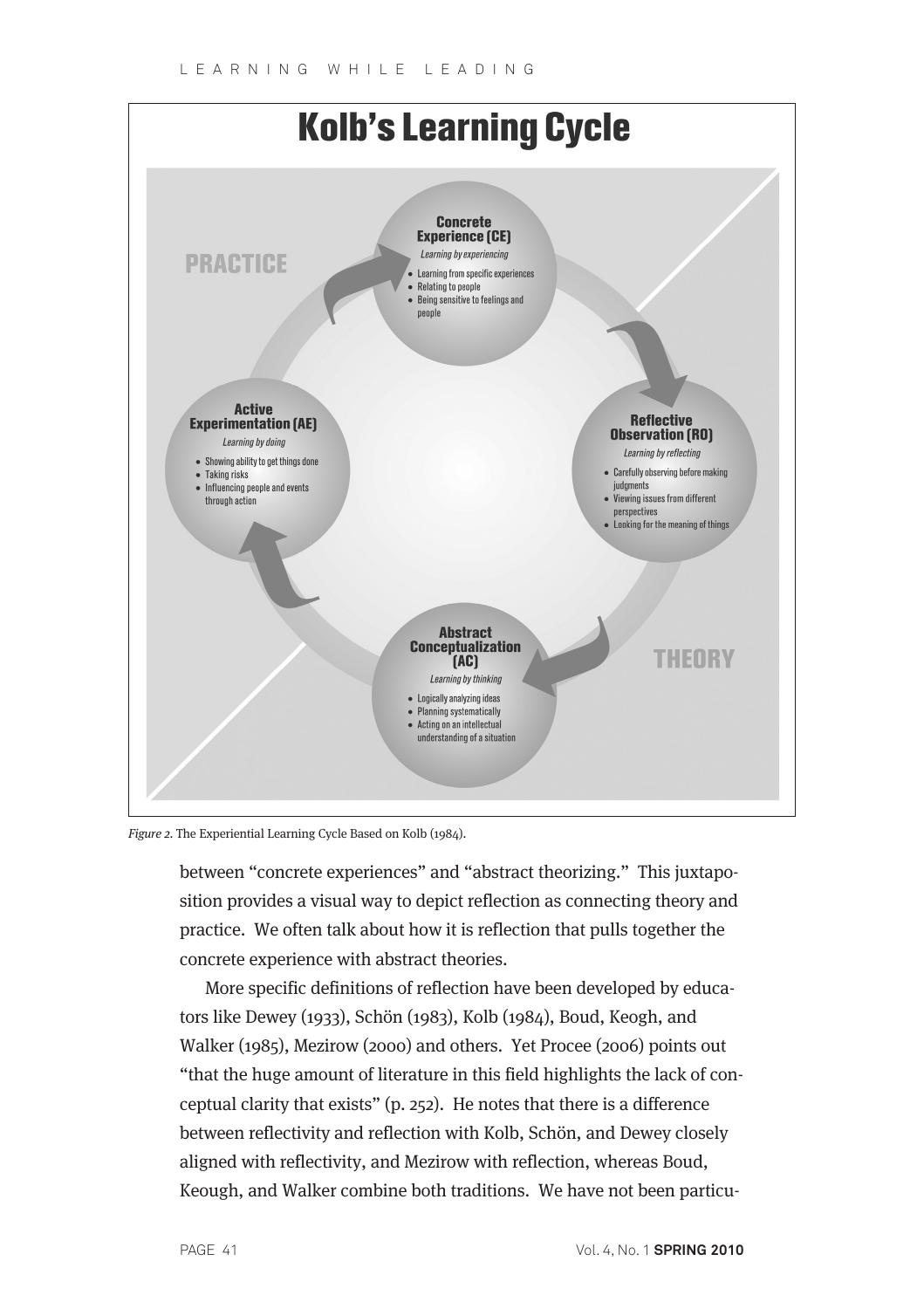larly aware of these differences; however, we have noted the pyramid developed by Yorks and Marsick (2000) showing different levels of reflection from incidental reflection to content, process and premise reflection. Their work was based on the dissertation work of O'Neil (1999), who identified four theoretical schools and the type of reflection associated with them: the tacit school (incidental reflection), the scientific school (content reflection), Kolb's experiential school (content and process reflection), and Mezirow's critical reflection school (content, process and premise reflection).

In the early stages of the Leadership Program, the focus of reflection was more incidental, if it existed at all. When the program began in 1994 it was only hinted at in the research competency, which stated that an Andrews Leadership graduate would be "a reflective researcher" with skills in reading and evaluating research, conducting research, and reporting research. In 2002 Alaby described the importance of reflection in the program and named "critical reflection" as the process whereby the opposing poles of theory and practice could be brought together. He also noted that critical reflection would bring together the opposing ideas of individual work and community learning. He didn't show evidence of critical reflection in the program itself in his interviews with participants, but rather asked questions such as "Does AU provide a 'space' where such reflective practice can occur? Do the faculty have opportunities to reflect on their practice?" (p. 122). As the importance of reflection became clearer, the program participants began to talk about making connections between theory and practice in reflection papers and the faculty developed a rubric to help describe how to best approach this complex task. This has sparked substantial conversation around the concept of reflection as it is portrayed in the rubric (Figure 3).

|                                                                          | <b>5 Exceptional</b>                                                                                                                      | 4 Proficient (Target)                                                                                                        | 3 Satisfactory                                                                                                                 | 2 Emerging                                                                                                            | 1 Unsatisfactory                                                                                           |
|--------------------------------------------------------------------------|-------------------------------------------------------------------------------------------------------------------------------------------|------------------------------------------------------------------------------------------------------------------------------|--------------------------------------------------------------------------------------------------------------------------------|-----------------------------------------------------------------------------------------------------------------------|------------------------------------------------------------------------------------------------------------|
| Content &<br>Organization                                                | Makes relevant<br>connections to<br>multiple competen-<br>cies; excellent pres-<br>entation of ideas;<br>insightful                       | Topics relevant to<br>competency; care-<br>fully focused; well<br>organized; sound<br>scholarly argument                     | Topics generally<br>relevant to compe-<br>tency; logically<br>arranged; adequately<br>organized to express<br>desired concepts | Topics somewhat<br>relevant to compe-<br>tency; poorly<br>focused; organiza-<br>tion restricts com-<br>prehensibility | Topics not relevant<br>to competency;<br>lacks focus and<br>organization;<br>content may be<br>plagiarized |
| <b>Knowledge Base</b>                                                    | Evidence of a broad.<br>carefully evaluated<br>knowledge base<br>which includes<br>synthesis of multi-<br>ple theoretical<br>perspectives | Evidence of synthe-<br>sis of an expanding<br>know-ledge base<br>which includes<br>analysis of theoreti-<br>cal perspectives | Evidence of<br>analysis of a well-<br>documented<br>knowledge base                                                             | Evidence of com-<br>prehension of a<br>narrow knowledge<br>base                                                       | Little or no evidence<br>of knowledge base                                                                 |
| <b>Reflection</b><br>(integration of<br>knowledge base<br>with practice) | Evidence of new<br>practice based on<br>integration of<br>knowledge base<br>with practice                                                 | Evidence of<br>improved practice<br>based on integra-<br>tion of knowledge<br>base with practice                             | Multiple rich exam-<br>ples of integration<br>of knowledge base<br>with practice                                               | Some examples<br>of integration of<br>knowledge base<br>with practice                                                 | No evidence of<br>integration of<br>knowledge base<br>with practice                                        |

Figure 3. Rubric for reflection papers used in the Andrews Leadership Program.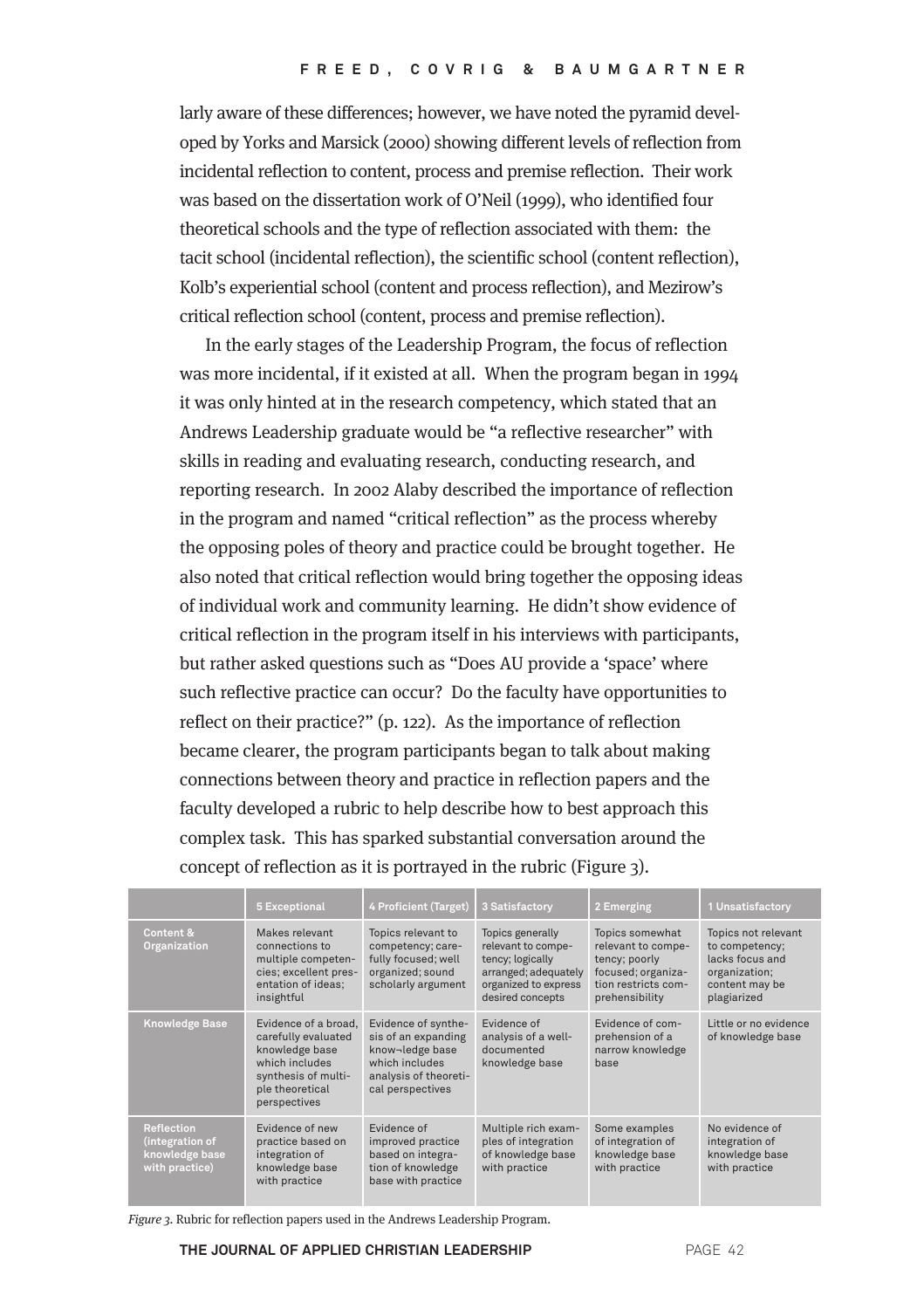Thirteen years after the program began, Rausch (2007) determined that "reflection allowed the participants to move beyond descriptive accounts to analyze, interrelate, and synthesize their various experiences in relation to their learning" (p. 103). He found evidence of reflection in leadership participants' portfolios and concluded that "portfolio development can result in authentic experiential learning when accompanied by reflective analysis that weaves the richness of the experience with a theoretical knowledge base" (p. 103). However, it was in the actual presentation of the portfolio where participants referred more to their changing perspectives (Mezirow & Associates, 1990). This finding indicates that some participants are moving beyond Kolb's notions of reflection to more critical reflective behavior where perspectives and assumptions are challenged and documented. It may be time for the program participants to review the reflection paper rubric and move intentionally towards more critical forms of reflection and the challenging of perspectives (Mezirow & Associates, 1990).

Besides Rausch's (2007) dissertation, two other dissertations by Leadership graduates have had an impact on our thinking about reflection. MacDonald (2003) used the Reflective Judgment Model (King & Kitchener, 1994) to describe the levels of reflection of public school administrators. Some of her findings are especially relevant to this article. She found a great deal of variability in levels of reflection, and a positive relationship between age and internships and reflective judgment. Interestingly, she also found that the number of leadership courses had a negative effect. She concluded that "teachers in Educational Leadership Programs should have a good understanding of the reflective judgment developmental process, know how to assess it properly, and then be able to provide appropriate interventions and opportunities to enhance students' reasoning abilities" (p. 148).

These were intriguing findings, indicating a connection between levels of reflection and specific pedagogical practices (internship and classes). But in the Leadership Program we were faced with a different need that led us to emphasize not so much the element of intervention but another element of learning which is emphasized by Procee (2006).

From a Kantian epistemology another insight also arises. It makes clear that judgment is a much more intricate concept than can be captured by a simple linear model of successive phases. . . . A specific problem with such models is their orientation toward improvement. Psychologically, such a view implies that the learn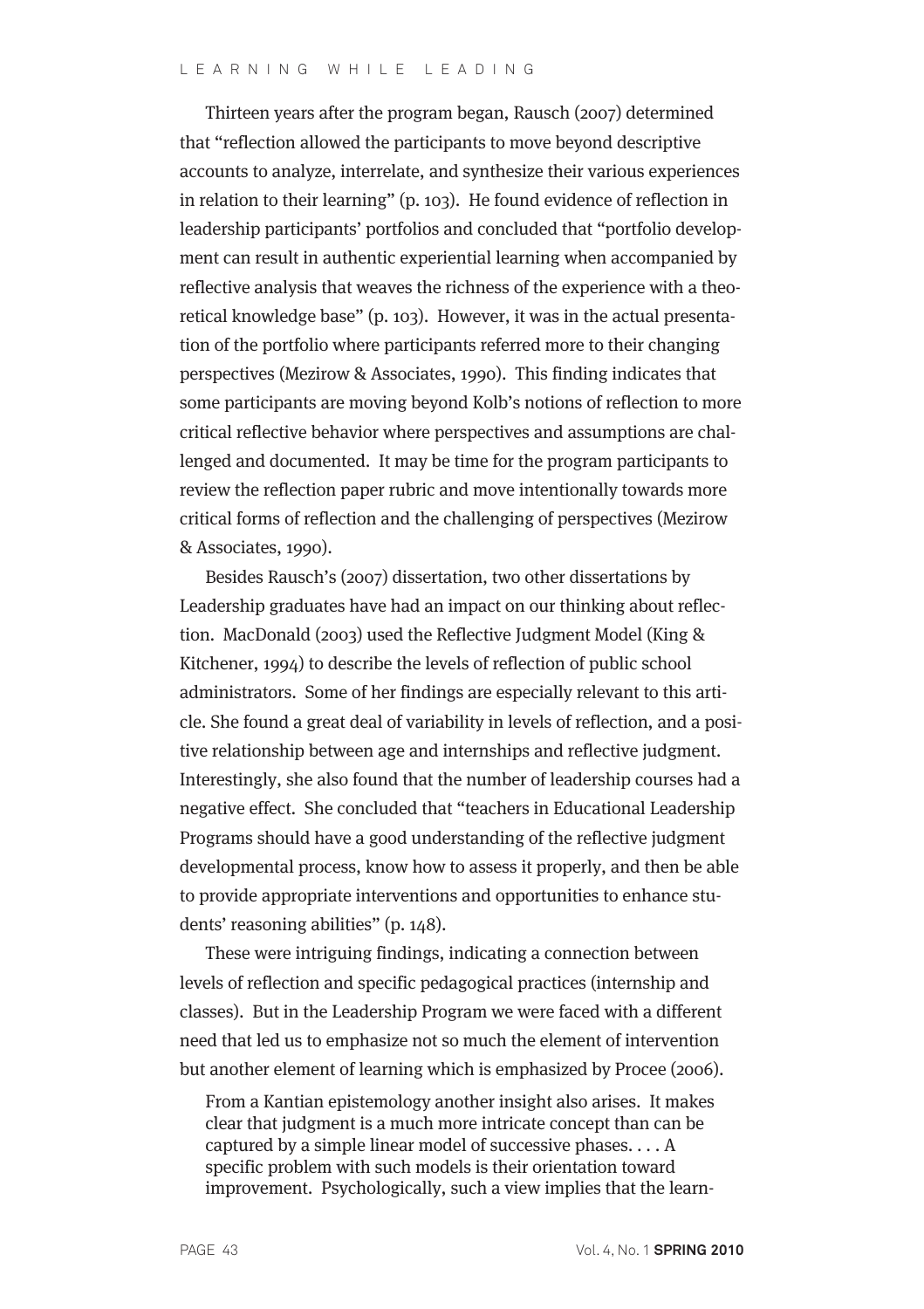er must take a negative attitude toward his or her past performances. That negative orientation may have the effect of instilling in students an aversion to reflection. . . . The Kantian epistemology is emotionally less burdensome because it emphasizes the making of discoveries (in the field of specialization, in the persons themselves, in the wider social world) (p. 250).

This same emphasis has led the faculty to be increasingly interested in focusing on strengths rather than deficiencies (Rath & Conchie, 2008), and our notions of reflection have tended to focus simply on making connections between theory and practice.

A second study focusing on reflection was done by Van Horn (1999), who used reflective journals and dialogue in her nursing clinical. She developed a rating rubric (from Boud et al., 1985) to measure levels of reflection and found that journaling and dialogue significantly increased the levels of reflection for nurses in their clinical experience and thus the quality of decision making. While her study was not directly related to the Andrews Leadership Program, at least three of her committee members were on the faculty and there is no doubt that her literature and findings influenced and excited those faculty members.

How is reflection facilitated in the Leadership Program? We believe reflection happens primarily through dialogue and writing. Two program "structures" that facilitate this process are the reflection papers required for the portfolio and participation in Leadership and Learning Groups. Since the inception of the program, participants have been required to meet in groups when they are away from Andrews. These groups review one another's competencies and provide emotional, relational, and learning support as they complete the journey through their graduate program. Taylor (2007) notes that "inherent in relationships, is the engagement in dialogue with others, which is also seen as essential to transformative learning in general" (p. 179). This brings us back to Mezirow's theory of transformation—learning through critical reflection and transformative learning. While Taylor (2007) points out that "it is through trustful relationships that allow individuals to have questioning discussions, share information openly and achieve mutual and consensual understanding" (p. 179), he also asserts that not much is known about these kinds of relationships.

We would agree that our understanding of our group process is still limited. What we do know is that when the group process works, participants make good progress in the program and are pleased with their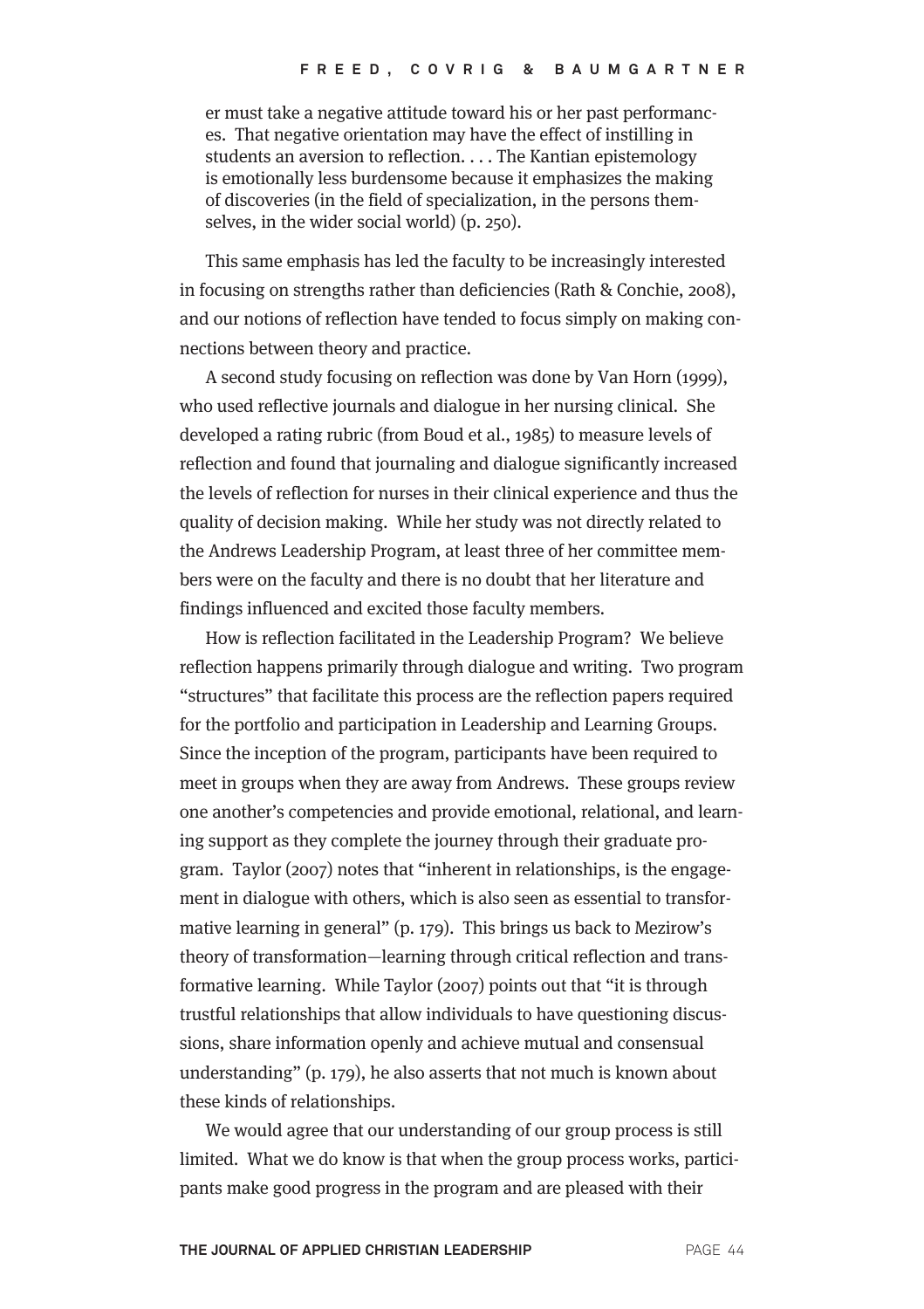learning. However, we also know that when groups do not work well, the results can be devastating in terms of progress and learning. Referring back to our earlier discussion of ways of knowing, it is possible that it is difficult to establish a functioning group where dialogue takes place regularly if group members don't see the value of discussion. The contextual knower (Baxter Magolda, 1992) expects to enhance the learning via quality contributions, whereas absolute knowers may find it difficult to engage in meaningful dialogue.

#### **Social Constructivism**

This brings us to another theory that has travelled well with the Leadership Program—social constructivism (Bruner, 1996; Dewey, 1916; Vygotsky, 1978). This theory comes from the realization that something more than simple transmission models of education are needed—that learners really do have to construct their own meanings and that this often happens in dialogue with other learners (Isaacs, 1999). Combined with Mezirow's (2000) transformational learning theory, we have a plausible explanation of what happens in functioning study groups—participants do challenge one another's assumptions about how the world works and, in the process, deepen their own understandings. Parker and Carroll (2009) state that "the transformative potential of the constructivist process of working with a peer emanates from the attention to process that facilitates deeper understanding of self and others" (p. 267). However, in our program the community aspects of learning are in tension with the individual aspects (Alaby, 2002, pp. 130-148).

The importance of individual development was highlighted in the earlier discussion about the differences between leader development and leadership development. Day (2001) summarizes the differences between the two and lists the following skills that need to be developed within the individual: emotional awareness, self confidence, accurate self image, self-control, trustworthiness, personal responsibility, adaptability, initiative, commitment and optimism (p. 584). There is an individual work to be done, and in the Andrews program this is accomplished mainly through the opportunities participants have to make choices regarding their learning. They are able to choose what they will write in their IDP's, which projects they will focus on, which books and articles they will read, which artifacts will go into their portfolios and, in many instances, how they will learn and what they will learn. The notions of "individual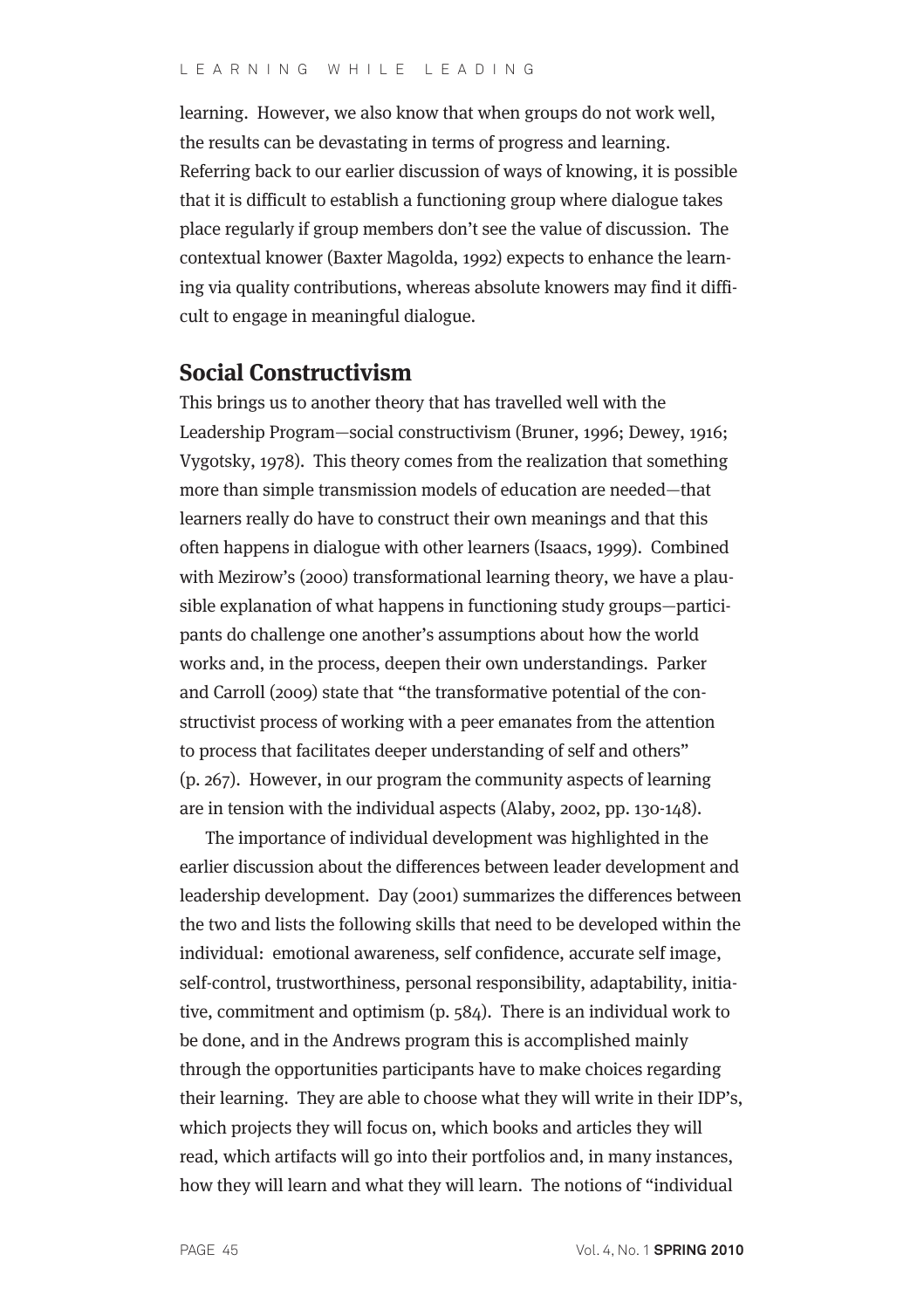development" and "choice" fit well with who we are as Christians. Jesus responded to people individually, such as Nicodemus (John 3) and the Samaritan woman at the well (John 4). And clearly, God gives His people choice. "Choose for yourselves this day whom you will serve." (Josh. 24:15; see also Dt. 39:19, Prov. 16:16, John 15:16). White (1903) points out that this power of choice is the creator's gift to humans:

God might have created them (Adam and Eve) without the power to transgress His requirements, but in that case there could have been no development of character; their service would not have been voluntary, but forced. Therefore He gave them the power of choice—the power to yield or to withhold obedience. (p. 23)

As painful as it is for many participants—especially received knowers—to be in a space where the expectation is that they will make choices regarding their own learning, we continue to observe that the depth of their learning is directly connected to their willingness to make these kinds of choices. As leadership development facilitators we often revisit the idea of choice. Sometimes it would be easier for us simply to make decisions about exactly what is expected, but we remind ourselves that if we do, we will likely be limiting the leadership development of our participants.

# **The Development of Practical Wisdom in Leaders**

And so we return to Aristotle's advice to his son Nicomacheus and his three kinds of knowledge: techné (know how), episteme (know why) and phronesis (knowing when). There is evidence that techné (skills) and episteme (scholarly knowledge) are embedded in the Leadership Program, but what about phronesis (practical wisdom)? What is it and how is it evident in our leadership development at Andrews?

Several authors suggest that phronesis is directly connected to action in particular situations (Grint, 2007; Halverson, 2004; Parker & Carroll, 2009). Grint (2007) says that "it is essentially rooted in action rather than simply reflection. It is something intimately bound up with lived experience rather than abstract reason (episteme) but it is not a set of techniques to be deployed (techné)" (p. 236). Halverson (2004) adds the following:

Phronesis is the experiential knowledge, embedded in character, used by individuals to determine and follow courses of intentional action. Phronesis is an essentially moral form of knowledge, guid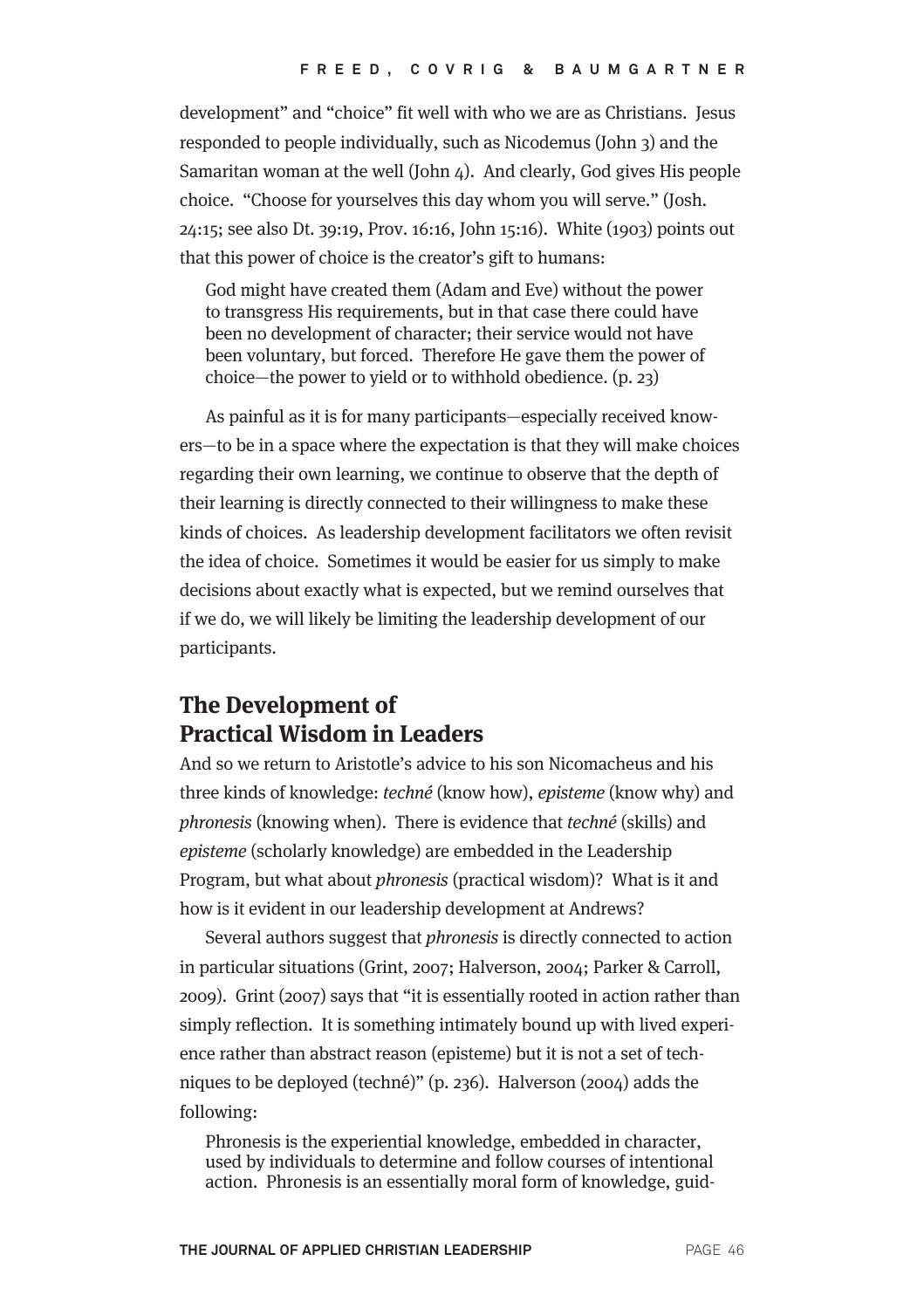ed by the habits of virtue that come to form character. . . . Phronesis provides a kind of executive function, resulting from habitual action and embedded in character, that helps leaders determine which techniques we will (and can) use, which theories are appropriate, and what are the significant consequences of our actions. . . . The aim of phronesis is not to develop rules or techniques true for all circumstances, but to adjust knowledge to the peculiarity of local circumstance. (pp. 92-93)

This ability is not easy to develop because it requires a willingness to go beyond experiential and beyond mere rational knowing. Hedges (2008) maintains the following:

Knowledge is not wisdom. Knowledge is the domain of scientific and intellectual inquiry. Wisdom goes beyond self-awareness. It permits us to interpret the rational and the nonrational. It is both intellectual and intuitive. And those who remain trapped within the confines of knowledge and pedantry do not commune with the larger world. They cannot see or speak to the deeper truths of life. (p. 162)

Blomberg (1997) sees "wisdom" as an escape through the horns of a dilemma, and the dilemma he is concerned about is the theory-practice dilemma. He points out the difference between the Greek and Hebrew minds: The Greek mind seeks to understand the world by standing apart from it—on great theatrical stages—whereas the Hebrew mind understands life by living it. He points out that "the Greek word for 'theatre' also gives us the word 'theory': it is as a spectator, contemplating at a distance what is going on rather than immersing myself in the action, that will enable me to see the truth" (p. 121). He goes on to assert that "rather than expecting certainty, the Hebrews were convinced of the continually ambivalent and puzzling nature of events" (p. 125).

It seems that wisdom comes through ambivalent and puzzling experiences in which the individual learns which action to take. Chia and Holt (2007) make clear that "wisdom is not about having more information or constructing irrefutable propositions. True wisdom exceeds these quantifiable elements. It takes its cue from vagueness and ambiguity" (p. 505). Grint (2007) makes this conclusion about phronesis:

Phronesis, then, is not a method, and it cannot be reduced to a set of rules because it is dependent upon the situation and there is, therefore, no meta-narrative to guide the process. . . . For this reason, phronesis cannot be taught in any lecture theatre but must be lived through. (p. 242)

Where does the Leadership Program provide a learning space to develop this kind of wisdom? A place to start is the fact that all partici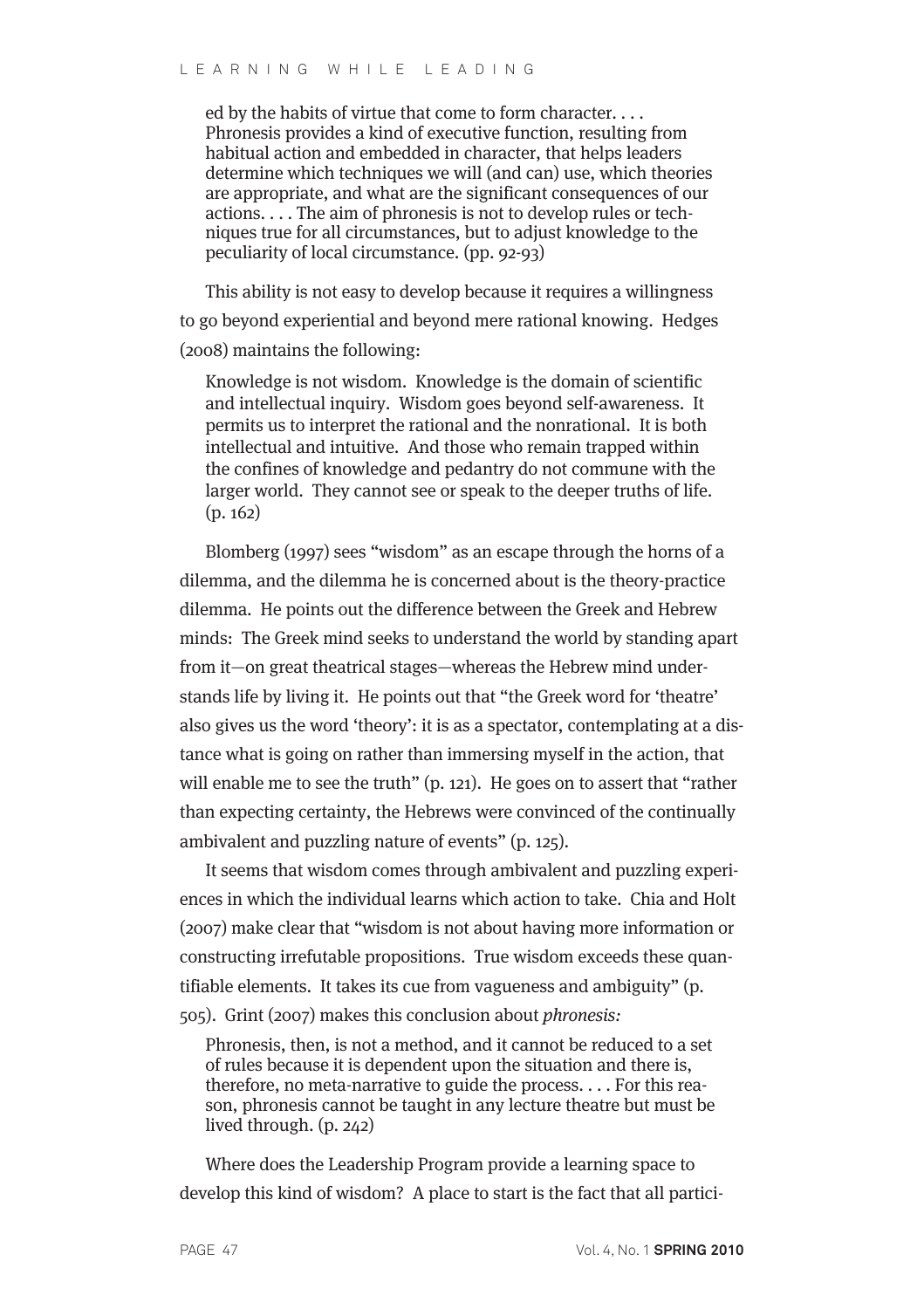pants are full-time leaders in their organizations. It is assumed that the job-embedded nature of the Leadership Program provides one place in which participants are able to take action in particular situations that are fraught with ambiguity and uncertainty. In addition, within the program itself, there are components that create ambiguity—concepts that exist in tension with one another: theory-practice, individual-community, choice-requirements, received knowledge-contextual knowledge, reflectivity-reflection, leader-leadership. These elements can be viewed in opposition to one another and participants often show frustration as they try to make meaning of them. How does one live and make meaning through two ideas that seem like polar opposites but are both necessary and true? We suggest this happens only through wisdom. Blomberg (1997) notes that in the book of Job there was

a "crisis of wisdom," when an openness to puzzlement had hardened into a rigid interpretation of the world as a virtually closed system of cause and effect, a set of principles that could be universally applied without sensitivity to the particular situation. (p. 126)

It may be that in learning to live through the inherent dichotomies of the program, participants develop wisdom—an ability to take action in particular contexts in which there are no clear or straight-forward answers. In the early days of the program we talked a lot about the need for our participants to have a "tolerance for ambiguity." Through wisdom these dilemmas generate opportunity for actions and so they come to be viewed as a "unity" of some sort. Practitioners find help as they develop a theory of action to undergird their actions, and the book wise learn to test new insights in real life situations. But all of them are nudged to choose appropriate aspects of theory and/or practice to utilize in making wise decisions.

Likewise, the participant must sort through issues related to the individual and community aspects of the program. Personal choice and program requirements also create some tension and ambiguity. People often ask how we can simultaneously embrace "choice" (for instance, participants write their own course of study) and still have program requirements. As participants embrace these tensions they not only develop their own unique path to program completion, but they also seem to grow in their capacity for leadership. Often experienced leaders, used to being voices of authority in their own contexts, learn to listen to the penetrating questions of fellow participants and walk away challenged in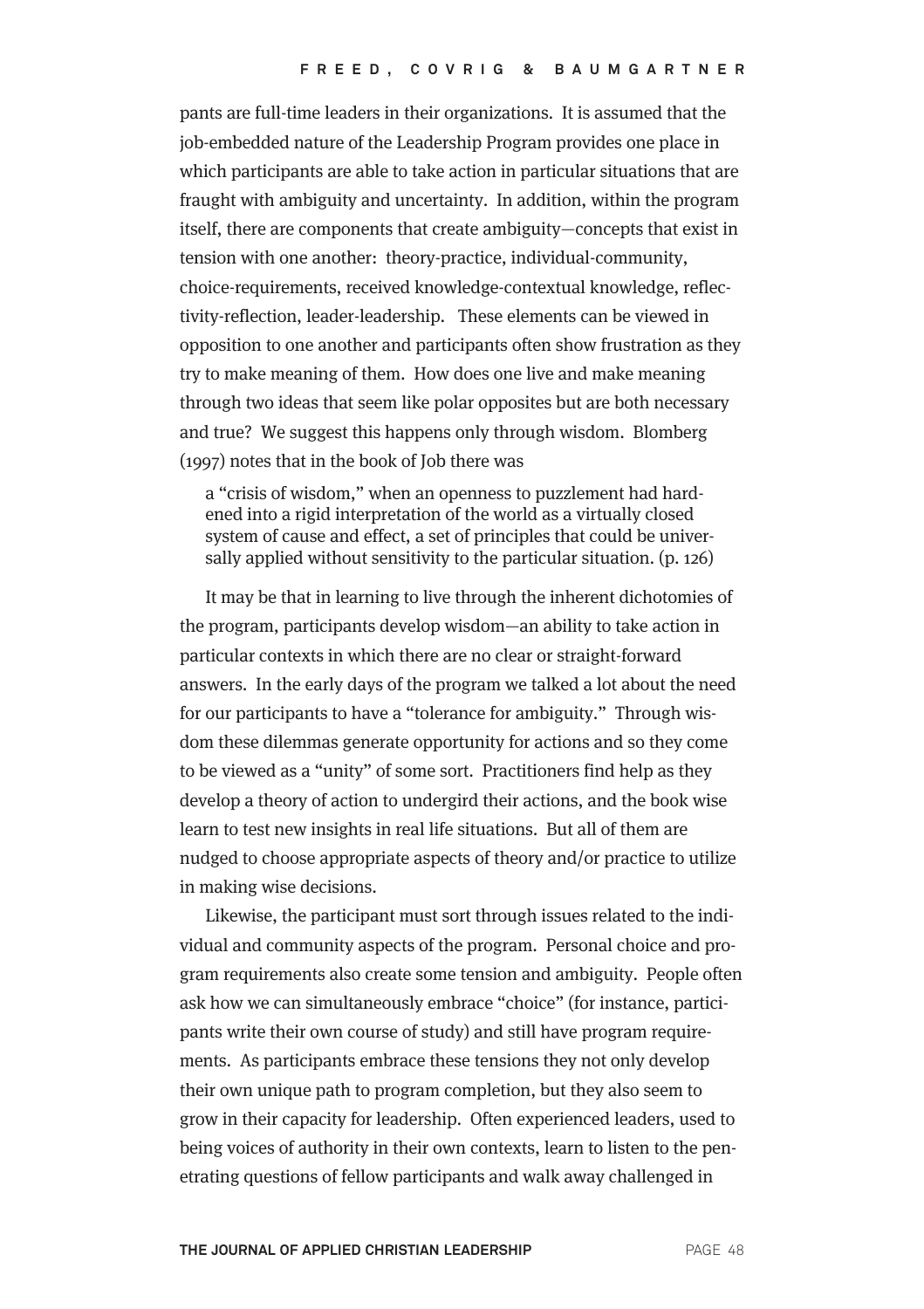their assumptions about reality and with new insights to be tested.

Procee (2006) concludes that reflection in Kantian epistemology "is not just comparing, but also holding together—bringing forward a nonalgorithmic unity or a new insight" (p. 251). He states that "the basic idea of Kantian epistemology is the tripartite model of concept (understanding), field of inbetweenness (judgment), and domains in reality (experience)" (p. 251). It seems to us that Kant's idea of reflective judgment, which is similar to Aristotle's *phronesis*, comes close to the reality of the world of change and dynamic chaos many leaders face on a daily basis. For this reason wisdom cannot be viewed only as action taking through the horns of dilemmas. Actions are taken because of an individual's character and moral and ethical knowledge (Halverson, 2004). There is a rather vast literature concerning morality and ethics, but Blomberg (1997) provides insight on what this means for Christians:

This openness to the particular situation or event, to the contingent, to what happens but need not necessarily happen, flows from the biblical teaching on creation. Each creature is made and loved by God, with its own unique characteristics. Wisdom means being sensitive to this uniqueness, treating all things as ends in themselves and not merely as means to ends. Contrary to the bureaucratic mentality that would deal with each case in terms of the application of predetermined rules, wisdom seeks what is best for this creature in this place at this time . . . . Wisdom is just action, action that is in accord with God's purposes and responsive to the guidance of his Spirit, for the order of the world is justice, what is right or righteous. There is no place for relativism, but there is a premium on standing in the right relation to things. (p. 126)

White (1911) further clarifies: "To deal wisely with different classes of minds, under varied circumstances and conditions, is a work requiring wisdom and judgment enlightened and sanctified by the Spirit of God" (p. 386). The Proverbs are clear about the source of wisdom: "For the Lord giveth wisdom: out of his mouth cometh knowledge and understanding" (Prov. 2:6. See also Prov. 4:7; 9:10; 11:2; 15:33; and 1 Cor. 1:18- 30). Christians understand that not only does God create each one in a unique way (Ps. 139), but He also provides the experiences that shape our characters, when we trust Him with our lives.

Thus a Christian perspective of leadership development includes a focus on skills and knowledge, but also embraces the dimension of wisdom because it provides a way through the dilemmas of contradictory concepts and ambiguities created by times of change. In addition, wis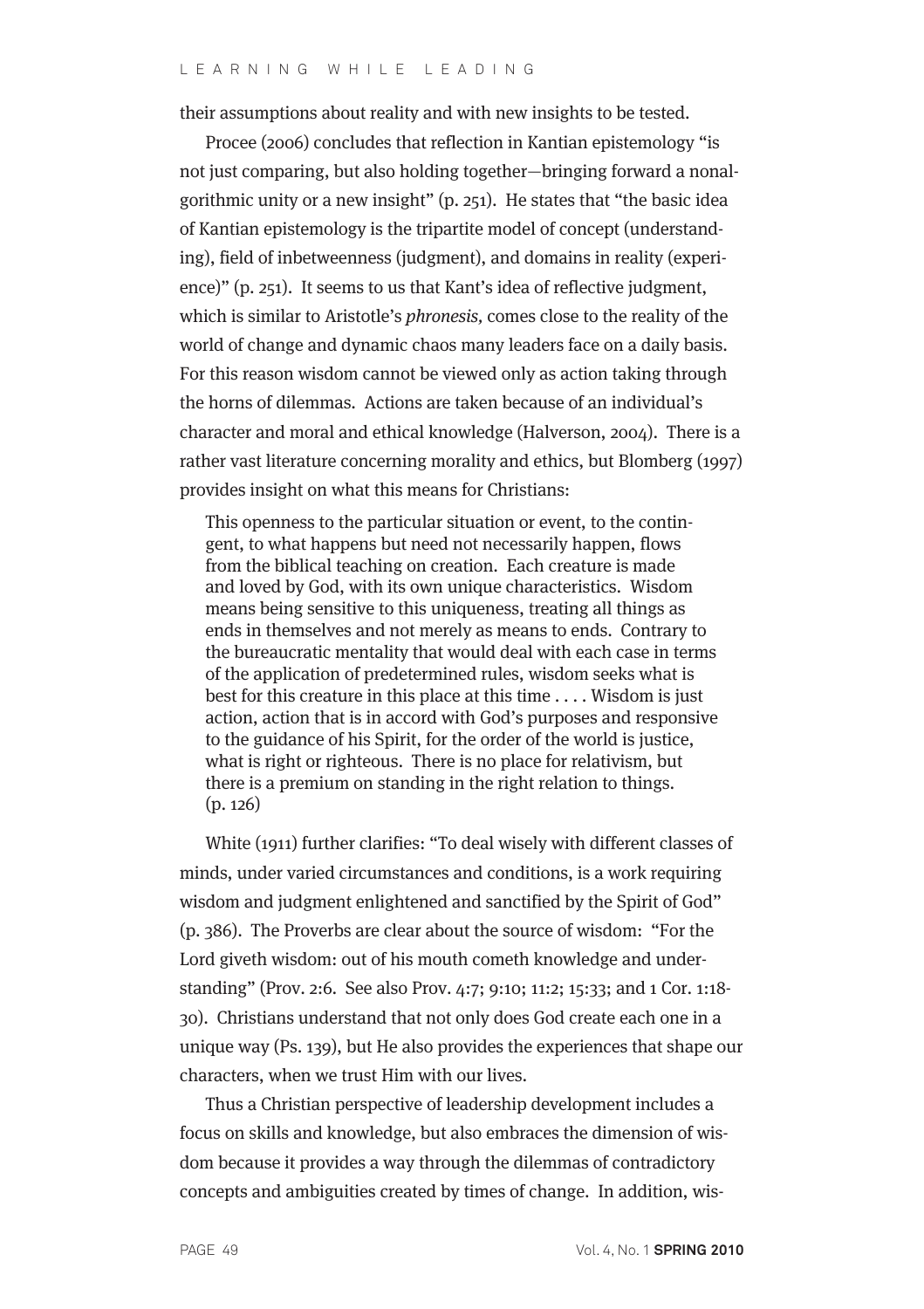dom calls us to also focus on the moral aspects of the particular situation. Blomberg (1997) gives this reminder:

Daily life presents us, as it did Job and his friends, with messy, illstructured problems. The Greek mind cannot live with messiness: everything must be rationalized. The biblical mind revels in creation's fecundity and accepts the challenge of bringing healing where there is brokenness. (p. 133)

Finally, "In order to learn phronesis, we must be able to see it in action" (Halverson, 2004, p. 94). This places a formidable burden on those involved in leadership development. Modeling wisdom in the context of ambiguity means that sometimes leaders don't get it right. That is also true in our program. We understand clearly that we may not always get it right. This recognition has led us to begin to see the role of forgiveness in leadership in a new light. While there is some academic literature about forgiveness in leadership (Ferch & Mitchell, 2001), again, as in spirituality, it is a forgiveness without a focus on God. Maybe is an opportunity for Christians to be active in developing God-acknowledging theory and practices that will inform leadership development programs. Time will tell how this aspect will fit into our Andrews program.

#### **Ongoing Questions**

This article has reviewed a dynamic, community-connected view of leadership development. We realize that moving away from static views of leadership development as merely the accumulation of knowledge and skills is not an easy task. Knowledge and skill development are important and necessary—but they are insufficient for the leadership our communities need in the twenty-first century. We believe staying communityembedded and learning-focused is crucial to helping create holistic views of leadership that build up our schools, churches, businesses and communities. The more we, in our Andrews University Leadership Program, learn with leaders, the more we have grown to appreciate the peace and joy that comes from shared dynamics and mutual respect. We believe this approach breathes both choice and voice into the tension-filled world of leading. We have seen and experienced ourselves the life-changing, Godaffirming, wisdom-producing experiences and opportunities such a view creates. Both leaders and followers experience leadership—both the formal teacher and the formal learner share in learning. To use a common metaphor, the whole sea is raised and more boats are floated.

But all this comes at some cost. Learning is not easy and is never fin-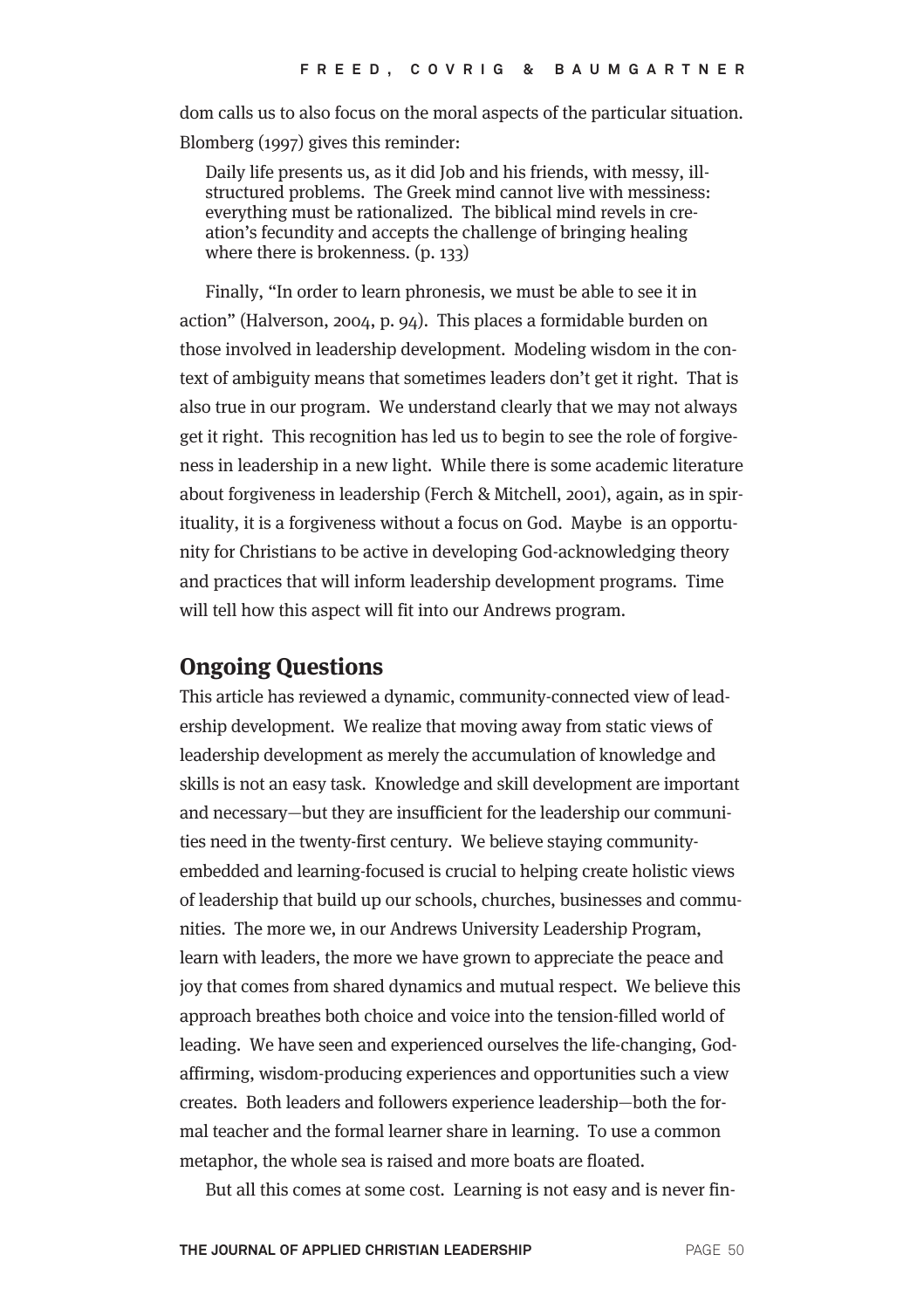ished. One has to work through old and outdated paradigms, strive for healthier group dynamics, and usually help those who want to lead remember that they don't have to do it alone. This taps deeply into the understanding of the "body of Christ" as a community of believers. Shifting from authoritative and sometimes restrictive views of leadership to this view can involve personal pain, frustrations, and doubts. But, as we have shown, that is the stuff that makes wisdom.

We can't end this paper with conclusive statements because we have learned how much of our own knowledge is emerging. We have learned that our best growth is where we still have tensions and questions—and we have many. Here are some of them:

1. What kinds of research skills, knowledge and experience best serve our model of leadership? The twenty-first century has given us a massive array of tools to handle and interpret information and to lead organizations. Because we are housed in academic environments, we insist on the importance of research-based knowledge and skill development in leadership development. Precision of thought, skepticism that promotes inquiry, and methodological procedures that improve truth discovery are all essential in wisdom development and the processes by which leaders makes sense of their world. However, some of the more traditional approaches to research we have encountered have not always been sensitive to the embedded nature of leadership research. Collaborative research in which the researcher learns with her subjects or community has often been viewed as biasing, unethical, and less than accurate. However, more embedded learning is precisely what we believe leaders need to know about to be data-driven decision makers. We still wrestle with how to give leaders experience in action research, embedded meaning, and interpretive qualitative research techniques while not diminishing the traditional laboratory, double-blind experimental approach to knowledge.

2. How can a transformational model work in the context of transmission-focused education? We have emphasized the transformational dynamic of learning essential for developing leadership. However, we work in educational contexts were transmission-based learning is still the dominant way. We do not want to send the message that we reject the need for transmission-based learning in leadership development. For about seven years, the Andrews Leadership Program has benefitted from being in the same department as traditional educational administration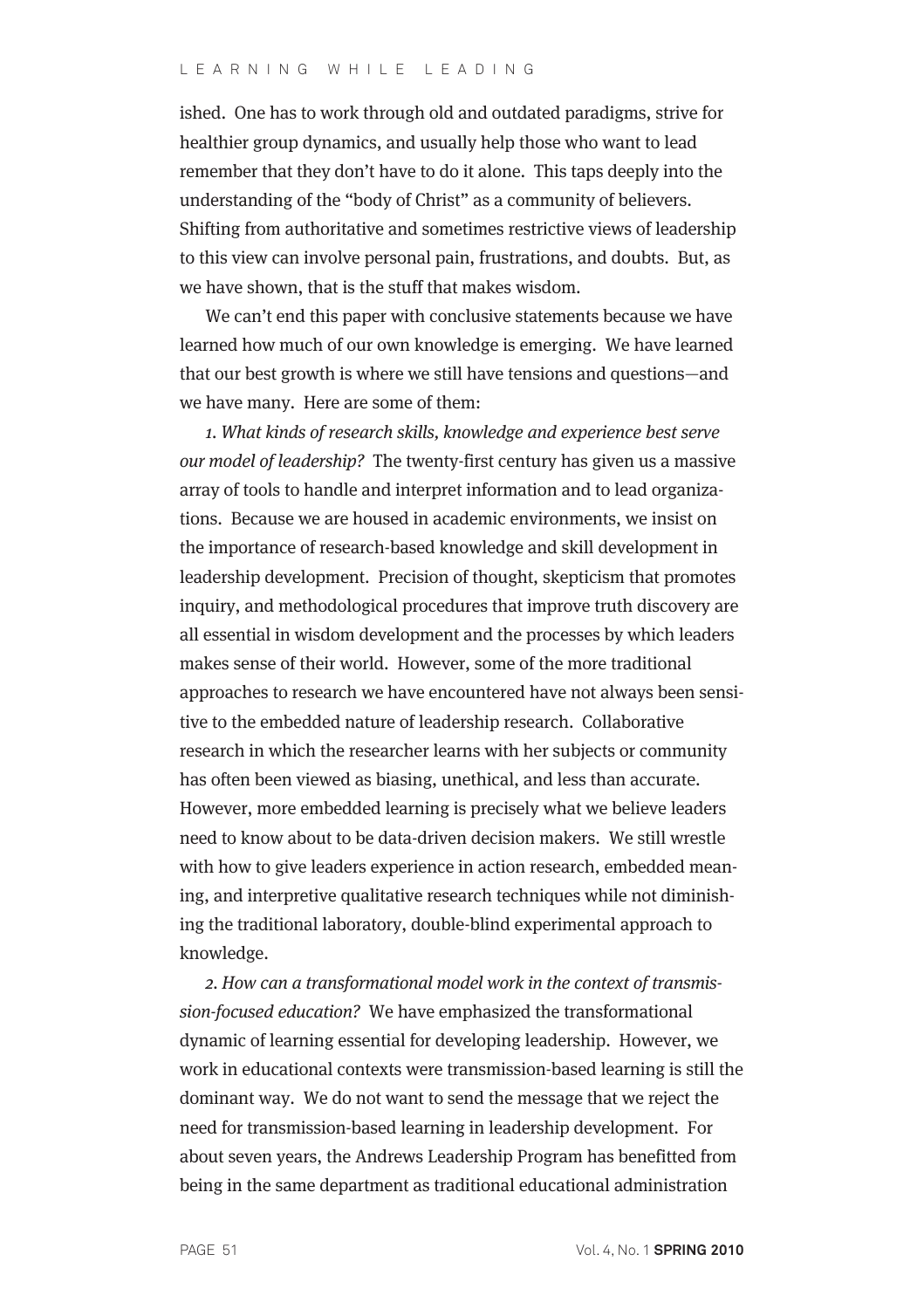training programs (K-12 and higher education). This proximity has created challenges. One program has tight accreditation demands for certain skills, knowledge and subjects to be covered, which has led to the need for more rigid programs of leadership development. We have resisted that drift towards more rigidity for the Leadership Program to allow more choice and voice. However, the structure of the administration programs has given our leadership participants the option to also make use of more traditional transmission learning in our online courses.

So, how can transmission and transitional learning work together better? We keep trying to learn and, as with most of our learning, we learn with our participant leaders. One of our recent leadership graduates, Janine Lim, put forward an insightful approach to the integration between these two types of learning in her concluding program paper:

Learning is based on conversation and interaction, on sharing, creating and participation, and is embedded in meaningful activities such as collaborative work (Downes, 2006). Connective learning includes the concept that knowledge is stored in your network of knowledge sources instead of one person trying to "know everything" (Tracey, 2009, March 17). A person stores knowledge in people within their network or within networked resources.

A critical response to this theory suggests that connectivism isn't the only way to learn. Instructivism is still alive and well because it is efficient. Sometimes specific knowledge is required and must be passed on quickly (Tracey, 2009, March 17). Tracey suggests that the three types of learning, instructivism, constructivism and connectivism are complementary and required at different times and in different learning scenarios. Each type of learning has its place. (Lim, 2010, p. 16, italics added)

As we have increased the offering of online courses and looked for more structured learning opportunities, some of the earlier participants have been wondering if this represents "course creep," the move away from choice and individuality toward more traditional and specific learning requirements. We wonder too. But then, such is the nature of change and growth. Today participants have access to online videos, instructional DVD's, and online resources to facilitate transmission. They are not intended to take the place of the synergy of social learning. We anticipate that wisdom will continue to need to grow in understanding how instructivist, constructivist and connectivist learning can be merged into overall development.

3. Will this model of leadership development work with less-experienced leaders? For 16 years our program has been working with experienced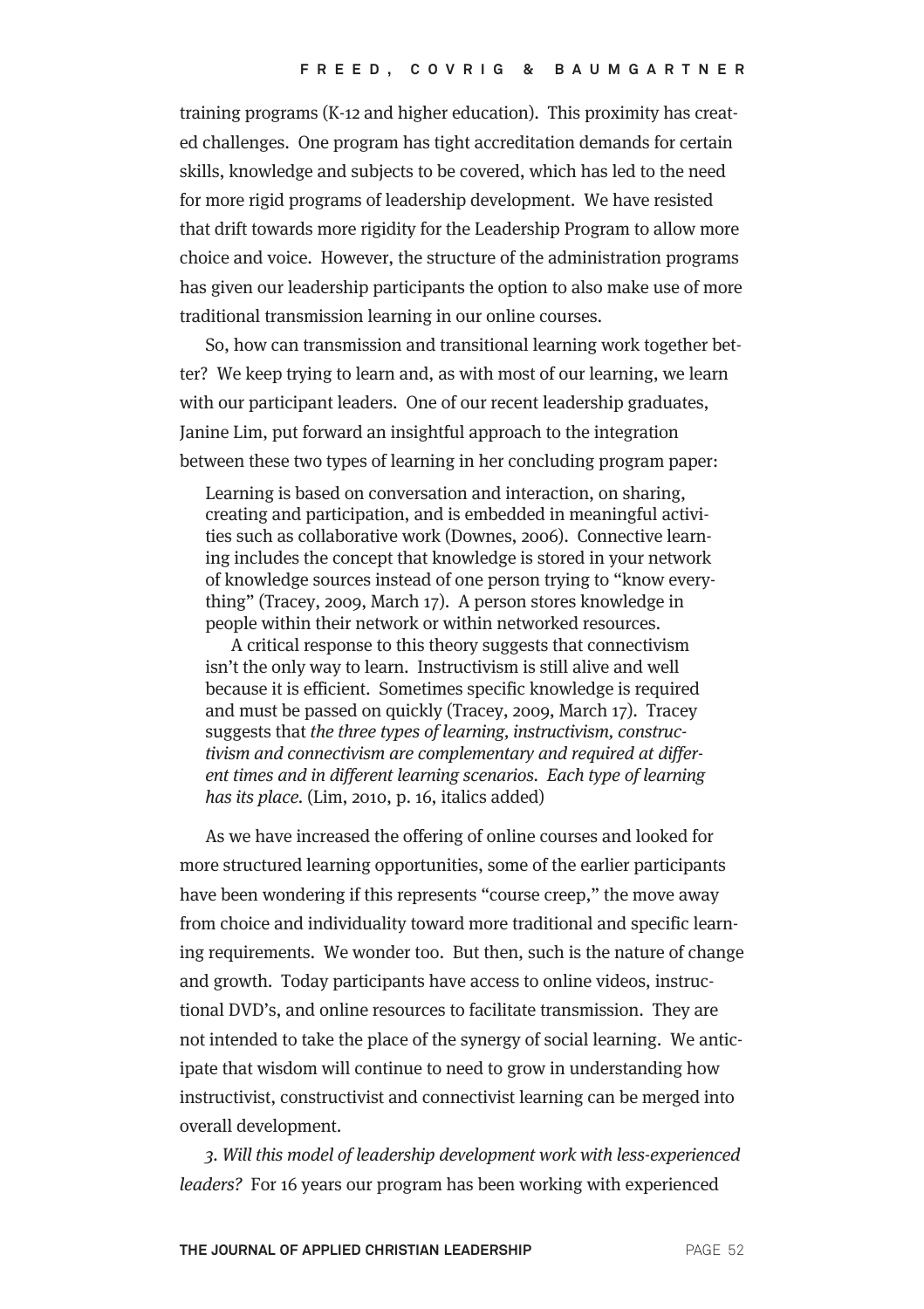#### LEARNING WHILE LEADING

and employed individuals who not only have track records in management or leadership positions, but have the benefit of significant growth from sustained employment. There is nothing like work to develop leadership. So we have wondered if this socially embedded, learning-based model of leadership development would work with younger individuals in their teens who are high school and undergraduate college students. In 2007, Frances Faehner, a graduate of the program, finished her study of the feasibility and possible strategies of leadership development for undergraduates at Andrews University. This program is currently implemented and we are exploring what methods will work in this different context (see also the article by David Ferguson in this issue).

4. What does this view of leadership say about educational reform? We concur with Bruner (1996) that "pedagogy is never innocent" (p. 63). We believe the Andrews Leadership Program has some elements in it that facilitate reflection, wholeness, and transformation. How they all work together is not entirely clear. However, we are beginning to wonder how this experience in learning can inform calls for educational reform in the K-16 system. As standards are increasingly pressed down to younger and younger children, and the pedagogy becomes transmission rigid, we worry about our children (the leaders of tomorrow). They are struggling to memorize the accumulated facts—and there are a lot of them—and we wonder if they are being stunted in their own approach to inquisitive learning. Can you really develop if all your thinking is done for you and the answers are passed on without a call to question, reflect and apply? How are they learning to learn? What is happening to their love of learning—their joy?

This love of learning is a gift the Creator has endowed us with not only for this life, but also for the life to come. It is part of the hope we share with fellow Christian leaders. God fully intends His children to be learning now and through all eternity. One of the leaders instrumental in the development of Andrews University says it this way:

There [in the world to come] every power will be developed, every capability increased. The grandest enterprises will be carried forward, the loftiest aspirations will be reached, the highest ambitions realized. And still there will arise new heights to surmount, new wonders to admire, new truths to comprehend, fresh objects to call forth the powers of body and mind and soul. (White, 1903, p. 307, italics added).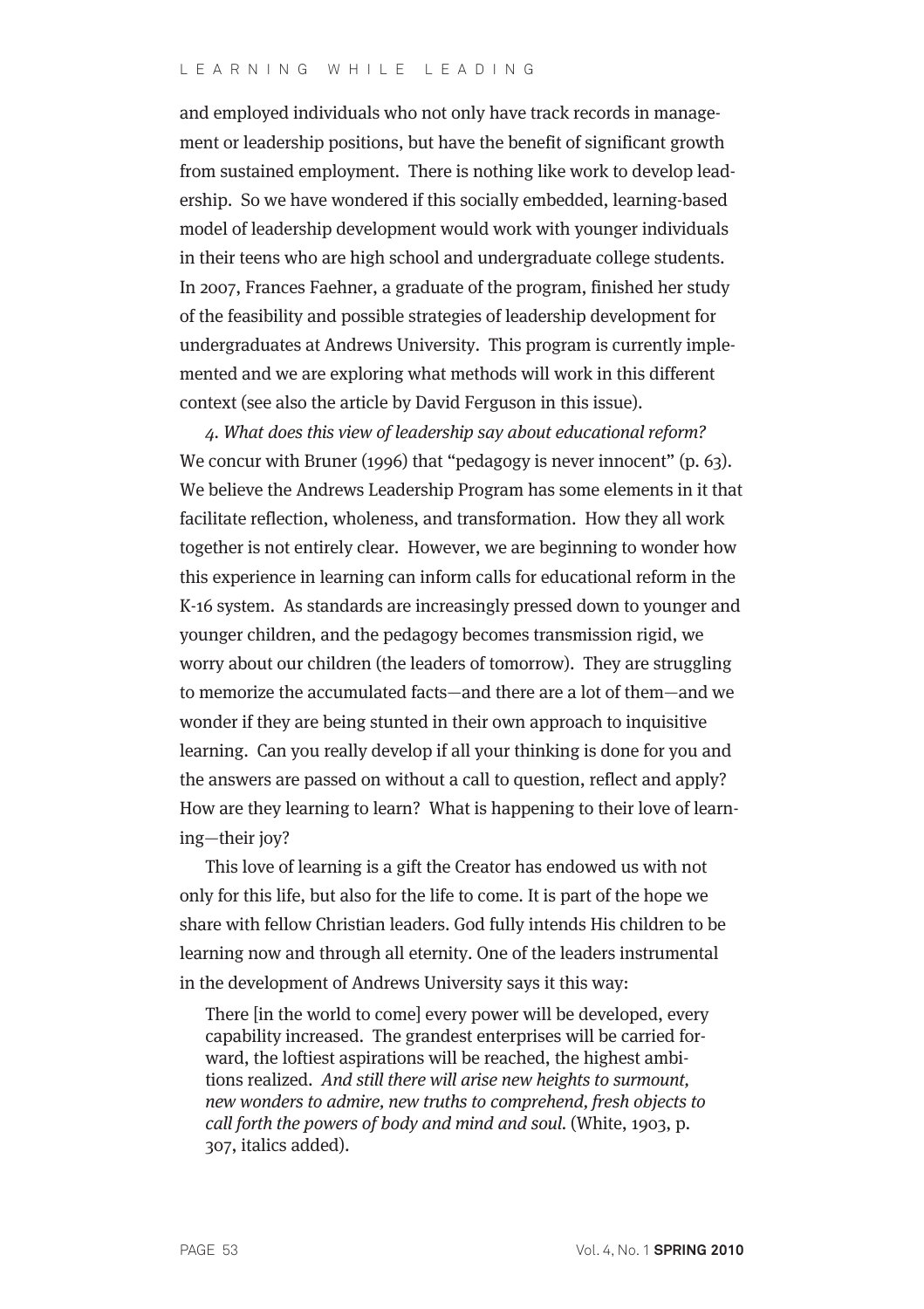#### References

- Alaby, J. A. (2002). Means and ends of the Andrews University Leadership Program: A study of its critical components and outcomes as they relate to the mission statement. Doctoral dissertation, Andrews University, Berrien Springs, MI. Retrieved from ProQuest Digital Dissertations. (AAT 3058305)
- Antonacopoulou, E. P., & Bento, R. F. (2004). Methods of "learning leadership": Taught and experiential. In J. Storey (Ed.), Leadership in organizations: Current issues and key trends (pp. 80-102). London: Routledge.
- Ardichvili, A., & Manderscheid, S. V. (2008). Emerging practices in leadership development: An introduction. Advances in Developing Human Resources, 10(5), 619-631. doi: 10.1177/1523422308321718
- Aufderhar, M. J. (2010). Clergy family systems training and how it changes clergy leadership attitudes and practices. Doctoral dissertation, Andrews University, Berrien Springs, MI.
- Avolio, B., & Gardner, W. L. (2005). Authentic leadership development: Getting to the root of positive forms of leadership. Leadership Quarterly, 16(3), 315-338. doi: 10.1016/j.leaqua.2005.03.001
- Barzee, S. (2008). The schooling experiences and achievement of adolescent Black males: The voice of the students. Doctoral dissertation, Andrews University, Berrien Springs, **MI**
- Baxter Magolda, M. (1992). Knowing and reasoning in college. San Francisco: Jossey-Bass.
- Belenky, M., Clinchy, B., Goldberger, N. R., & Tarule, J. M. (1996). Women's ways of knowing (2nd ed.). New York: Basic Books.
- Blomberg, D. (1997). Wisdom at play: In the world but not of it. In I. Lambert & S. Mitchell (Eds.), The crumbling walls of certainty. Macquarie Centre, NSW, Australia: Macquarie University.
- Boud, D., Keogh, R., & Walker, D. (1985). Reflection: Turning experience into learning. London: Kogan Page.
- Bruner, J. (1996). The culture of education. Cambridge, MA: Harvard University Press.
- Burke, R. (2006). Leadership and spirituality. Foresight, 8(6), 14-25.
- Chia, R., & Holt, R. (2007). Wisdom as learned ignorance. In E. Kessler & J. Bailey (Eds.), Handbook of organizational and managerial wisdom (pp. 505-526). Thousand Oaks: Sage.
- Clandinin, J., & Connelly, F. (2000). Narrative inquiry. San Francisco: Jossey-Bass.
- Clinton, J. R. (1988). The making of a leader. Colorado Springs, CO: Navpress.
- Coles, R. (1989). The call of stories. Boston: Houghton Mifflin.
- Day, D. V. (2001). Leadership development: A review in context. Leadership Quarterly, 11(4), 581-613. doi:10.1016/S1048-9843(00)00061-8
- Denning, S. (2005). The leader's guide to storytelling: Mastering the art and discipline of business narrative. San Francisco: Jossey-Bass.

Dent, E. (n.d.). Researching leadership from a systems perspective: Observations and challenges. Retrieved March 17, 2010, from http://www.uncp.edu/home/dente/tman633/colombia.htm

- Dent, E., Higgins, M., & Wharff, D. (2005). Spirituality and leadership: An empirical review of definitions, distinctions, and embedded assumptions. The Leadership Quarterly, 16, 625-653. doi:10.1016/j.leaqua.2005.07.002
- Dewey, J. (1916). Democracy and education. New York: The Free Press.
- Dewey, J. (1933). How we think: A restatement of the relation of reflective thinking to the educative process. Boston: D. C. Heath.
- Dove, J. W. (2003). An autobiographical study of my beliefs, attributes, and practices as an instructional support consultant. Doctoral dissertation, Andrews University, Berrien Springs, MI. Retrieved from ProQuest Digital Dissertations. (AAT 3081068)
- Downes, S. (2006). Learning networks and connective knowledge. Retrieved March 21, 2010, from http://it.coe.uga.edu/itforum/paper92/paper92.html
- Drucker, P. F. (1995). Managing in a time of great change. New York: Truman Talley Books/Dutton.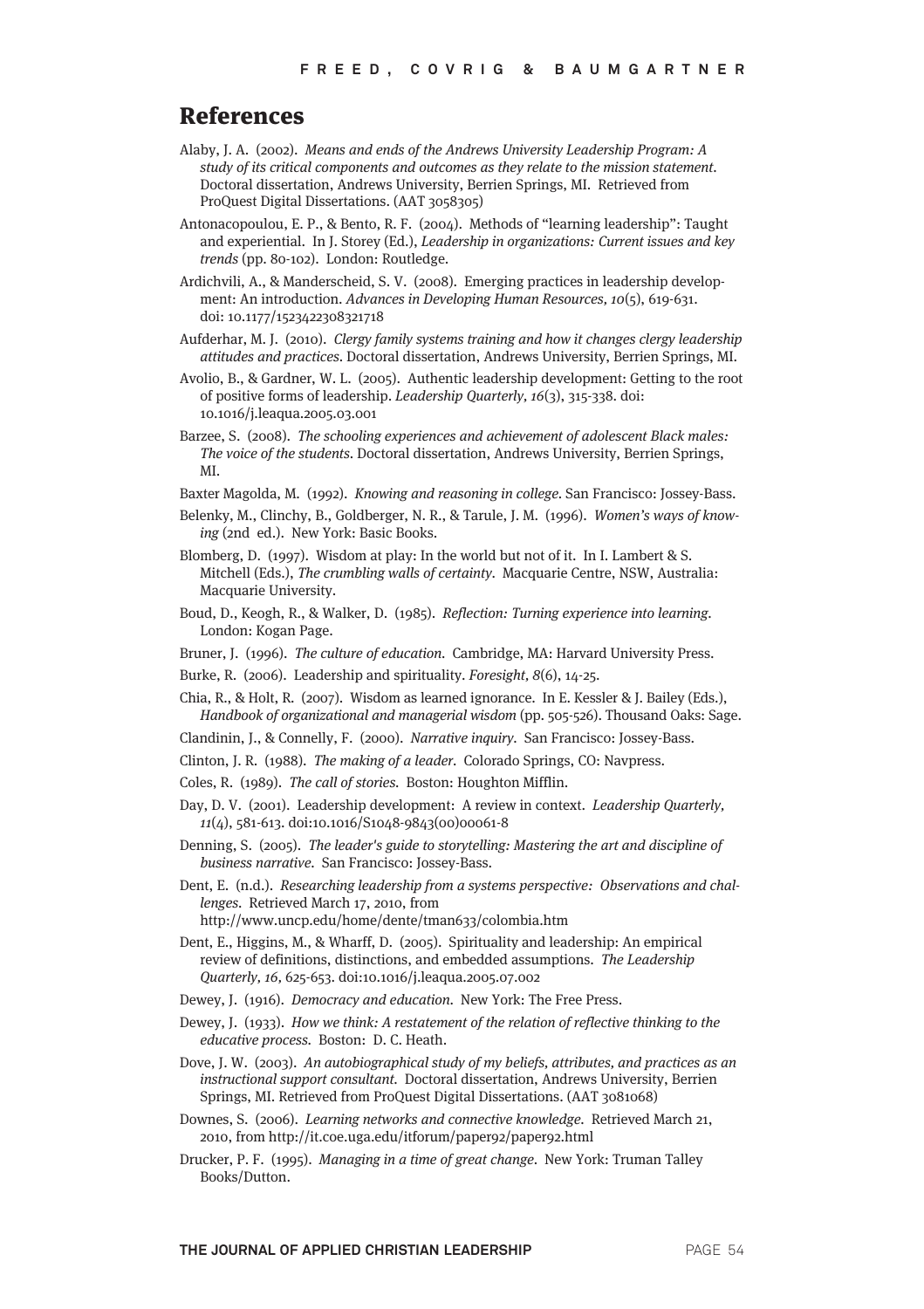- Fairholm, M. R., & Fairholm, G. W. (2009). Understanding leadership perspectives. New York: Springer. Chapter 7, The spiritual heart of leadership, can be accessed online at doi:10.1007/978-0-387-84902-7\_7
- Ferch, S., & Mitchell, M. (2001). Intentional forgiveness in relationship leadership: A technique for enhancing effective leadership. Journal of Leadership and Organizational Studies, 7(70). doi: 10.1177/107179190100700406
- Fry, L. (2003). Toward a theory of spiritual leadership. The Leadership Quarterly, 14, 693- 727. doi:10.1016/j.leaqua.2003.09.001
- Fullan, M. (2008). The six secrets of change. San Francisco: Jossey-Bass.
- Fulmer, R. M., Gibbs, P. A., & Goldsmith, M. (2000). Developing leaders: How winning companies keep on winning. Sloan Management Review, 42(1), 49-59.
- Gabriel, Y. (2000). Storytelling in organizations: Facts, fictions, and fantasies. New York: Oxford University Press.
- Gardner, W. L., Avolio, B. J., Luthans, F., May, D. R., & Walumbwa, F. (2005). "Can you see the real me?" A self-based model of authentic leader and follower development. The Leadership Quarterly, 16(3), 343-372. doi: 10.1016/j.leaqua.2005.03.003
- Goleman, D., Boyatzis, R., & McKee, A. (2002). Primal leadership: Learning to lead with emotional intelligence. Boston: Harvard Business School Press.
- Greene, G. (1998). A longitudinal study on the essence of success development as seen by Caribbean-Canadian women in the storied landscape of their lived experience. Doctoral dissertation, Andrews University, Berrien Springs, MI.
- Greenleaf, R. (2002). Servant leadership: A journey into the nature of legitimate power and greatness. Mahwah, NJ: Paulist Press.
- Grint, K. (2007). Learning to lead: Can Aristotle help us find the road to wisdom? Leadership, 3(2), 231-246. doi: 10.1177/1742715007076215
- Gubrium, J. F., & Holstein, J. (2009). Analyzing narrative reality. Thousand Oaks, CA: Sage.
- Halverson, R. (2004). Accessing, documenting and communicating practical wisdom: The phronesis of school leadership practice. American Journal of Education, 111(1), 90- 121. doi: 10.1086/424721
- Hedges, C. (2008). I don't believe in atheists. New York: Free Press.
- Hewson, M. (2009). Leadership in turbulent times. Retrieved March 17, 2010, from http://www.lockheedmartin.com/news/speeches/100809-hewson.html
- Horn, T. W., Jr. (2005). Developmental processes critical to the formation of servant leaders in China. Doctoral dissertation, Andrews University, Berrien Springs, MI. Retrieved from ProQuest Digital (AAT 3196713) Dissertations.
- Iles, P., & Preece, D. (2006). Developing leaders or developing leadership? The Academy of Chief Executives' programmes in the North East of England. Leadership, 2(3), 317- 340. doi: 10.1177/1742715006066024
- Isaacs, W. (1999). Dialogue and the art of thinking together. New York: Currency.
- Jones, A. (2006). Leading questions: Developing what? An anthropological look at the leadership development process across cultures. Leadership, 2(4), 481-498. doi: 10.1177/1742715006068935
- King, P., & Kitchener, K. (1994). Developing reflective judgment. San Francisco: Jossey-Bass.
- Kolb, D. A. (1984). Experimental learning: Experience as the source of learning and development. Englewood Cliffs, NJ: Prentice Hall.
- Lim, J. (2010). A synthesis of my leadership journey. Unpublished paper, Andrews University, Berrien Springs, MI.
- MacDonald, M. (2003). The contribution of education, experience, and personal characteristics on the reflective judgment of students preparing for school administration. Doctoral dissertation, Andrews University, Berrien Springs, MI. Retrieved from ProQuest Digital Dissertations. (AAT 3098158)
- McCauley, C. D., & Van Velsor, E. (Eds.). (2004). The Center for Creative Leadership handbook of leadership develoment (2nd ed.). San Francisco: Jossey-Bass.
- Mezirow, J. (2000). Learning as transformation: Critical perspectives on a theory in progress. New York: Wiley.